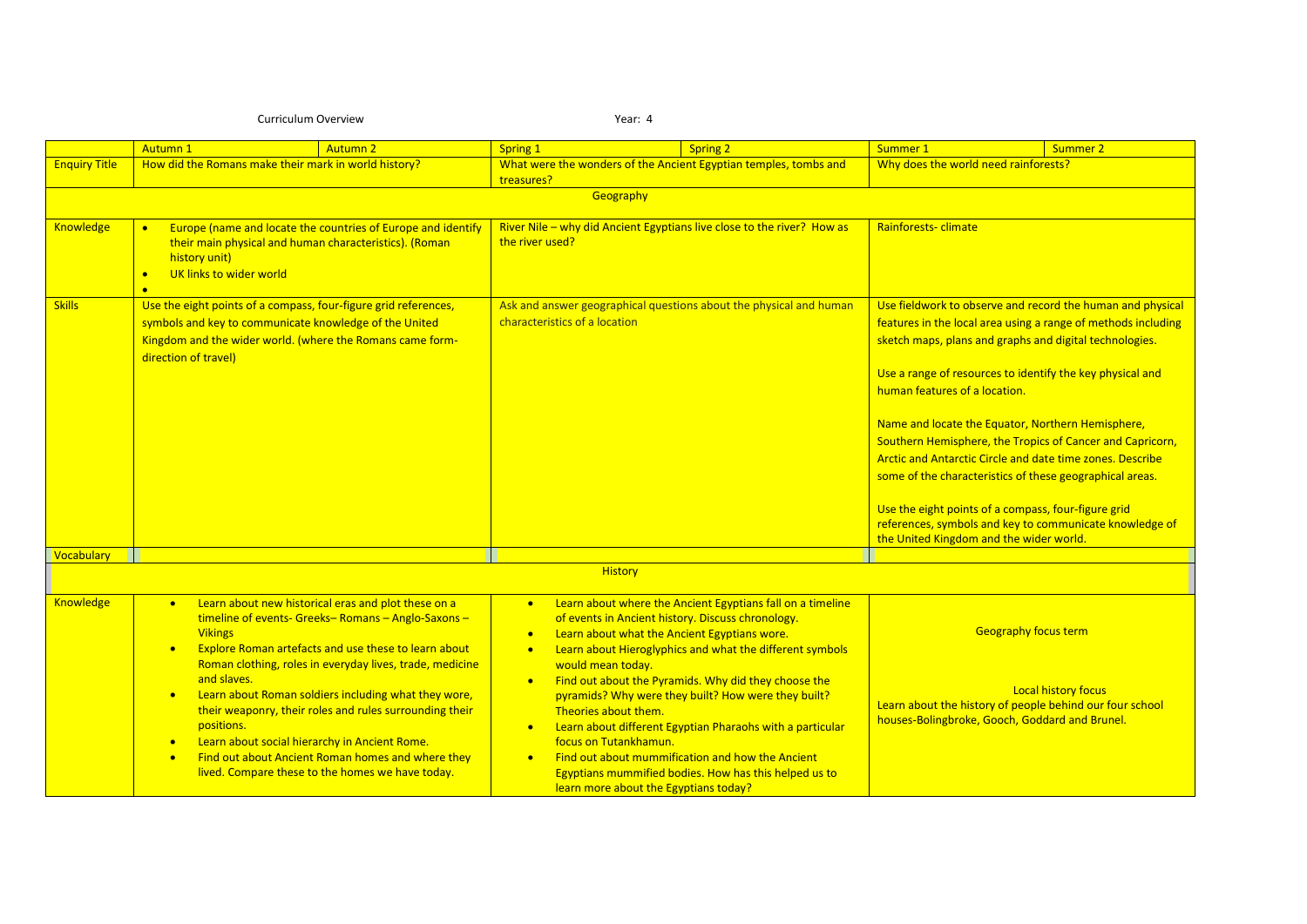|               | Learn about the similarities and differences between<br>$\bullet$<br>citizens and non-citizens and how homes reflect social<br>standing within Ancient Rome.<br>Learn about Ancient Roman Gods and Goddesses and<br>$\bullet$<br>why they were worshipped.<br>Learn about what the most important factor was in the<br>$\bullet$<br>fall of the Roman Empire.<br><b>Black History- Bob Marley</b><br>Learn about who Bob Marley was (song-writer who used his music                                                                                                                                                                                                                                                                                                                                                                                                                                                                                                                                                                                                                                                                                                                                                                                                                                                                                                                                                                                                     | Learn about Canopic jars-what were they used for and why?<br>Learn about Howard Carter-who was he and why was he so<br>$\bullet$<br>important to what we now know about the Egyptians?                                                                                                                                                                                                                                                                                                                                                                                                                                                                                                                                                                                                                                                                                                                                                                                                                                                                                                                                                                                                                                                                                                                                                                                                            |                                            |
|---------------|-------------------------------------------------------------------------------------------------------------------------------------------------------------------------------------------------------------------------------------------------------------------------------------------------------------------------------------------------------------------------------------------------------------------------------------------------------------------------------------------------------------------------------------------------------------------------------------------------------------------------------------------------------------------------------------------------------------------------------------------------------------------------------------------------------------------------------------------------------------------------------------------------------------------------------------------------------------------------------------------------------------------------------------------------------------------------------------------------------------------------------------------------------------------------------------------------------------------------------------------------------------------------------------------------------------------------------------------------------------------------------------------------------------------------------------------------------------------------|---------------------------------------------------------------------------------------------------------------------------------------------------------------------------------------------------------------------------------------------------------------------------------------------------------------------------------------------------------------------------------------------------------------------------------------------------------------------------------------------------------------------------------------------------------------------------------------------------------------------------------------------------------------------------------------------------------------------------------------------------------------------------------------------------------------------------------------------------------------------------------------------------------------------------------------------------------------------------------------------------------------------------------------------------------------------------------------------------------------------------------------------------------------------------------------------------------------------------------------------------------------------------------------------------------------------------------------------------------------------------------------------------|--------------------------------------------|
|               | to spread the message of unity) and why he was important and<br>influential to black history.                                                                                                                                                                                                                                                                                                                                                                                                                                                                                                                                                                                                                                                                                                                                                                                                                                                                                                                                                                                                                                                                                                                                                                                                                                                                                                                                                                           |                                                                                                                                                                                                                                                                                                                                                                                                                                                                                                                                                                                                                                                                                                                                                                                                                                                                                                                                                                                                                                                                                                                                                                                                                                                                                                                                                                                                   |                                            |
| <b>Skills</b> | • I can use historical evidence to ask questions about the<br>past.<br>I can use historical evidence to find answers to<br>$\bullet$<br>questions about the past.<br>I can use more than one source of evidence to help me<br>$\bullet$<br>to find out about the past more accurately.<br>I can describe different accounts of a historical event.<br>$\bullet$<br>I can explain why people's accounts of historical events<br>$\bullet$<br>may be different.<br>I can give an overview of life in Britain from ancient until<br>$\bullet$<br>medieval times.<br>I can describe the social differences of the past.<br>$\bullet$<br>I can describe the ethnic differences of the past.<br>$\bullet$<br>I can describe the cultural differences of the past.<br>$\bullet$<br>I can describe the religious differences of the past.<br>$\bullet$<br>I can describe different features of the past.<br>$\bullet$<br>I can describe people's beliefs in the past.<br>$\bullet$<br>I can describe people's attitudes in the past.<br>$\bullet$<br>I can understand how things can change over a period<br>$\bullet$<br>of time.<br>I can show changes in history by placing evidence on a<br>$\bullet$<br>time line.<br>I can use historical vocabulary in my learning including<br>$\bullet$<br>words such as: dates, time, period, era, change and<br>chronology.<br>I can use literacy, numeracy and computing skills to<br>$\bullet$<br>show what I know about the past. | I can use historical evidence to ask questions about the<br>$\bullet$<br>past.<br>I can use historical evidence to find answers to questions<br>$\bullet$<br>about the past.<br>I can use more than one source of evidence to help me to<br>$\bullet$<br>find out about the past more accurately.<br>I can describe different accounts of a historical event.<br>$\bullet$<br>I can explain why people's accounts of historical events may<br>$\bullet$<br>be different.<br>I can give an overview of life in Britain from ancient until<br>$\bullet$<br>medieval times.<br>I can describe the social differences of the past.<br>$\bullet$<br>I can describe the ethnic differences of the past.<br>$\bullet$<br>I can describe the cultural differences of the past.<br>$\bullet$<br>I can describe the religious differences of the past.<br>$\bullet$<br>I can describe different features of the past.<br>$\bullet$<br>I can describe people's beliefs in the past.<br>$\bullet$<br>I can describe people's attitudes in the past.<br>$\bullet$<br>I can show changes in history by placing evidence on a time<br>$\bullet$<br>line.<br>I can use historical vocabulary in my learning including<br>$\bullet$<br>words such as: dates, time, period, era, change and<br>chronology.<br>I can use literacy, numeracy and computing skills to show<br>$\bullet$<br>what I know about the past. | I can study an area of local history.      |
| Vocabulary    | Roman, artefact, weaponry, hierarchy, citizens, similarities,<br>differences, Gods, Goddesses, empire, evidence, account,<br>accuracy, social, ethical, cultural, religious, change, era, dates,<br>period, chronology                                                                                                                                                                                                                                                                                                                                                                                                                                                                                                                                                                                                                                                                                                                                                                                                                                                                                                                                                                                                                                                                                                                                                                                                                                                  | Egyptian, hieroglyphic, pyramid, pharaoh, , evidence, account,<br>accuracy, social, ethical, cultural, religious, change, era, dates, period,<br>chronology                                                                                                                                                                                                                                                                                                                                                                                                                                                                                                                                                                                                                                                                                                                                                                                                                                                                                                                                                                                                                                                                                                                                                                                                                                       | Local, Bolingbroke, Gooch, Brunel, Goddard |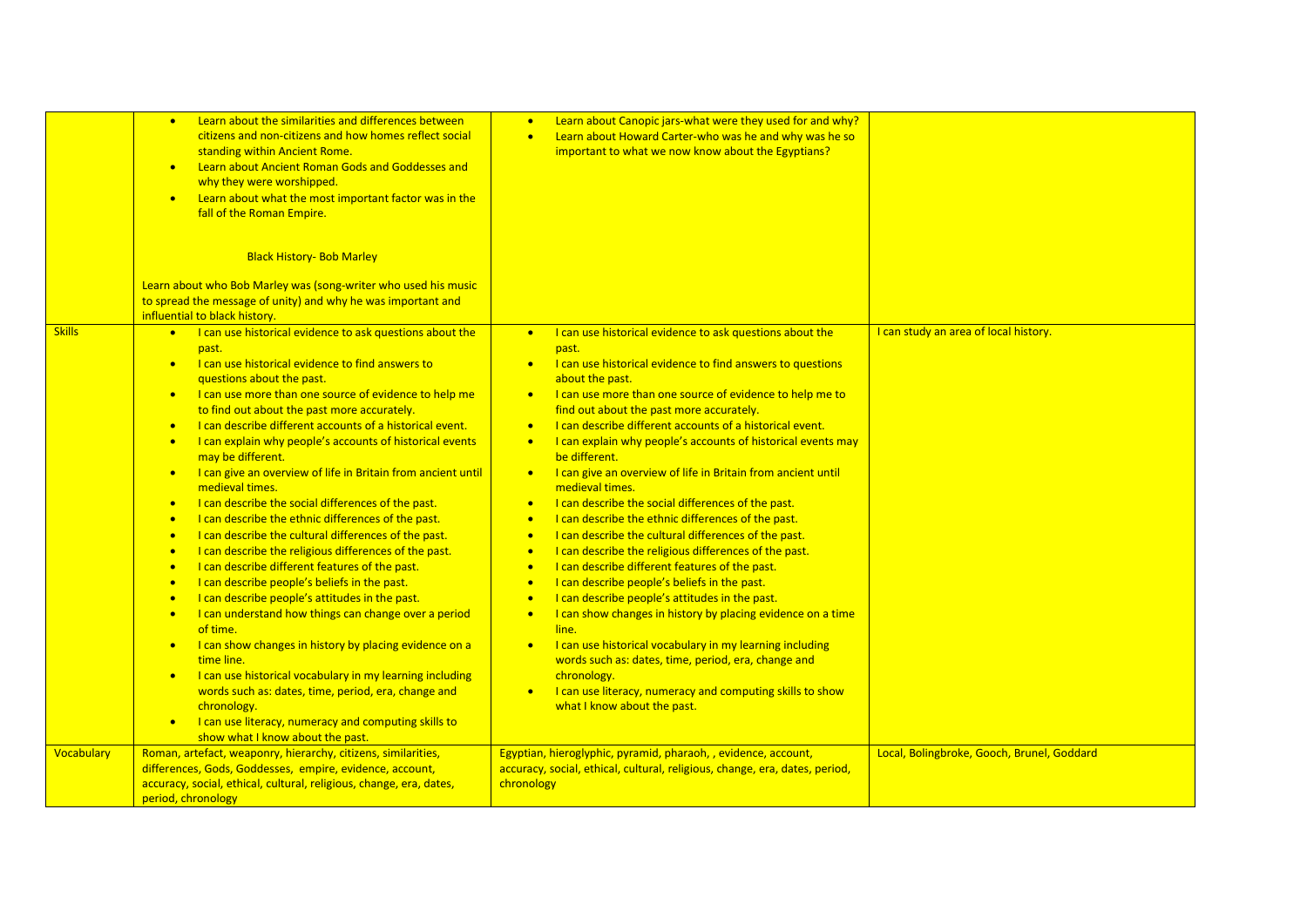|                                   | <b>MFL</b>                                                                                                                                                                                                                                                                                                                                                                                  |                                                                                                                                                                                                                                                                                                                                                                                                                                      |                                                                                                                                                                                                                                                                                                                                                                                                                                                                                                     |                                                                                                                                                                                                                                                                                                                                                                                                                                                                                             |                                                                                                                                                                                                                                                                                                                                                                                                                                                           |                                                                                                                                                                                                                                                                                                                                                                                         |  |  |  |
|-----------------------------------|---------------------------------------------------------------------------------------------------------------------------------------------------------------------------------------------------------------------------------------------------------------------------------------------------------------------------------------------------------------------------------------------|--------------------------------------------------------------------------------------------------------------------------------------------------------------------------------------------------------------------------------------------------------------------------------------------------------------------------------------------------------------------------------------------------------------------------------------|-----------------------------------------------------------------------------------------------------------------------------------------------------------------------------------------------------------------------------------------------------------------------------------------------------------------------------------------------------------------------------------------------------------------------------------------------------------------------------------------------------|---------------------------------------------------------------------------------------------------------------------------------------------------------------------------------------------------------------------------------------------------------------------------------------------------------------------------------------------------------------------------------------------------------------------------------------------------------------------------------------------|-----------------------------------------------------------------------------------------------------------------------------------------------------------------------------------------------------------------------------------------------------------------------------------------------------------------------------------------------------------------------------------------------------------------------------------------------------------|-----------------------------------------------------------------------------------------------------------------------------------------------------------------------------------------------------------------------------------------------------------------------------------------------------------------------------------------------------------------------------------------|--|--|--|
| <b>Knowledge</b><br><b>Skills</b> | $7 - On y va$<br>*travel/holidays<br>*days of the week<br>*simple weather<br>! Listen attentively to spoken<br>language and show<br>understanding by joining                                                                                                                                                                                                                                | 8-l'argent de poche<br>*hobbies/interests<br>*money<br>*numbers to 30<br>! Listen attentively to spoken<br>language and show<br>understanding by joining in                                                                                                                                                                                                                                                                          | 9 - Raconte-moi une histoire<br>*classroom instructions<br>*fairy tales<br>*numbers to 90<br>Listen attentively to spoken<br>language and show                                                                                                                                                                                                                                                                                                                                                      | 10 - Vive le sport<br>*sports/hobbies<br>*food<br>*healthy lifestyles<br>Listen attentively to spoken<br>language and show<br>understanding by joining in                                                                                                                                                                                                                                                                                                                                   | 11 - le carnival des animaux<br>*animals<br>*descriptions<br>*telling the time<br>Listen attentively to spoken<br>language and show<br>understanding by joining in                                                                                                                                                                                                                                                                                        | 12 - Quel temps fait-il?<br>*weather<br>*dates of year<br>*items of clothing<br>Listen attentively to<br>spoken language and<br>show understanding by                                                                                                                                                                                                                                   |  |  |  |
|                                   | in and responding.<br>! Explore patterns and sounds of<br>language and link the spelling,<br>sound and<br>meaning of words.<br>! Develop accurate<br>pronunciation and intonation so<br>that others understand<br>when they are reading aloud or<br>using familiar words and<br>phrases.<br>! Appreciate stories, songs,<br>poems and rhymes in the<br>language.<br><b>! Read carefully</b> | and responding.<br><b>! Explore patterns and sounds</b><br>of language, and link the<br>spelling, sound and<br>meaning of words.<br>! Engage in conversations, ask<br>and answer questions, and<br>express opinions<br>and respond to those of<br>others.<br>! Speak in sentences, using<br>familiar vocabulary, phrases<br>and basic language<br>structures.<br>Present ideas and<br>information orally to a range<br>of audiences. | understanding by joining in<br>and responding.<br><b>Explore patterns and sounds of</b><br>language, and link the spelling,<br>sound and<br>meaning of words.<br>Develop accurate pronunciation<br>and intonation so that others<br>understand<br>when they are reading aloud or<br>using familiar words and phrases.<br>Appreciate stories, songs, poems<br>and rhymes in the language.<br>Understand basic grammar<br>appropriate to the language being<br>studied,<br>including (where relevant) | and responding.<br><b>Explore patterns and sounds of</b><br>language, and link the spelling,<br>sound and<br>meaning of words.<br>Develop accurate pronunciation<br>and intonation so that others<br>understand<br>when they are reading aloud or<br>using familiar words and phrases.<br>Understand basic grammar<br>appropriate to the language<br>being studied.<br><b>Present ideas and information</b><br>orally.<br><b>Read carefully and show</b><br>understanding of words, phrases | and responding.<br><b>Explore the patterns and</b><br>sounds of language through<br>songs and rhymes.<br>Speak in sentences, using<br>familiar vocabulary, phrases<br>and basic language<br>structures.<br>Appreciate stories, songs,<br>poems and rhymes in French.<br>Broaden their vocabulary and<br>develop their ability to<br>understand new words.<br>Describe people, places,<br>things and actions orally and in<br>writing.<br>Develop accurate | joining in<br>and responding.<br><b>Explore patterns and</b><br>sounds of language, and<br>link the spelling, sound<br>and<br>meaning of words.<br>! Develop accurate<br>pronunciation and<br>intonation so that others<br>understand<br>when they are reading<br>aloud or using familiar<br>words and phrases.<br>! Appreciate stories,<br>songs, poems and rhymes<br>in the language. |  |  |  |
|                                   |                                                                                                                                                                                                                                                                                                                                                                                             | ! Read carefully and show<br>understanding of words,<br>phrases and simple writing.                                                                                                                                                                                                                                                                                                                                                  | feminine and masculine forms.<br><b>Read carefully and show</b><br>understanding of words, phrases<br>and simple writing.                                                                                                                                                                                                                                                                                                                                                                           | and simple writing.                                                                                                                                                                                                                                                                                                                                                                                                                                                                         | pronunciation and intonation<br>so that others understand<br>when they are reading aloud<br>or using familiar words and<br>phrases.<br>Present ideas and<br>information orally.                                                                                                                                                                                                                                                                           | <b>! Read carefully and show</b><br>understanding of words,<br>phrases and simple<br>writing.<br>! Engage in conversations;<br>ask and answer questions.                                                                                                                                                                                                                                |  |  |  |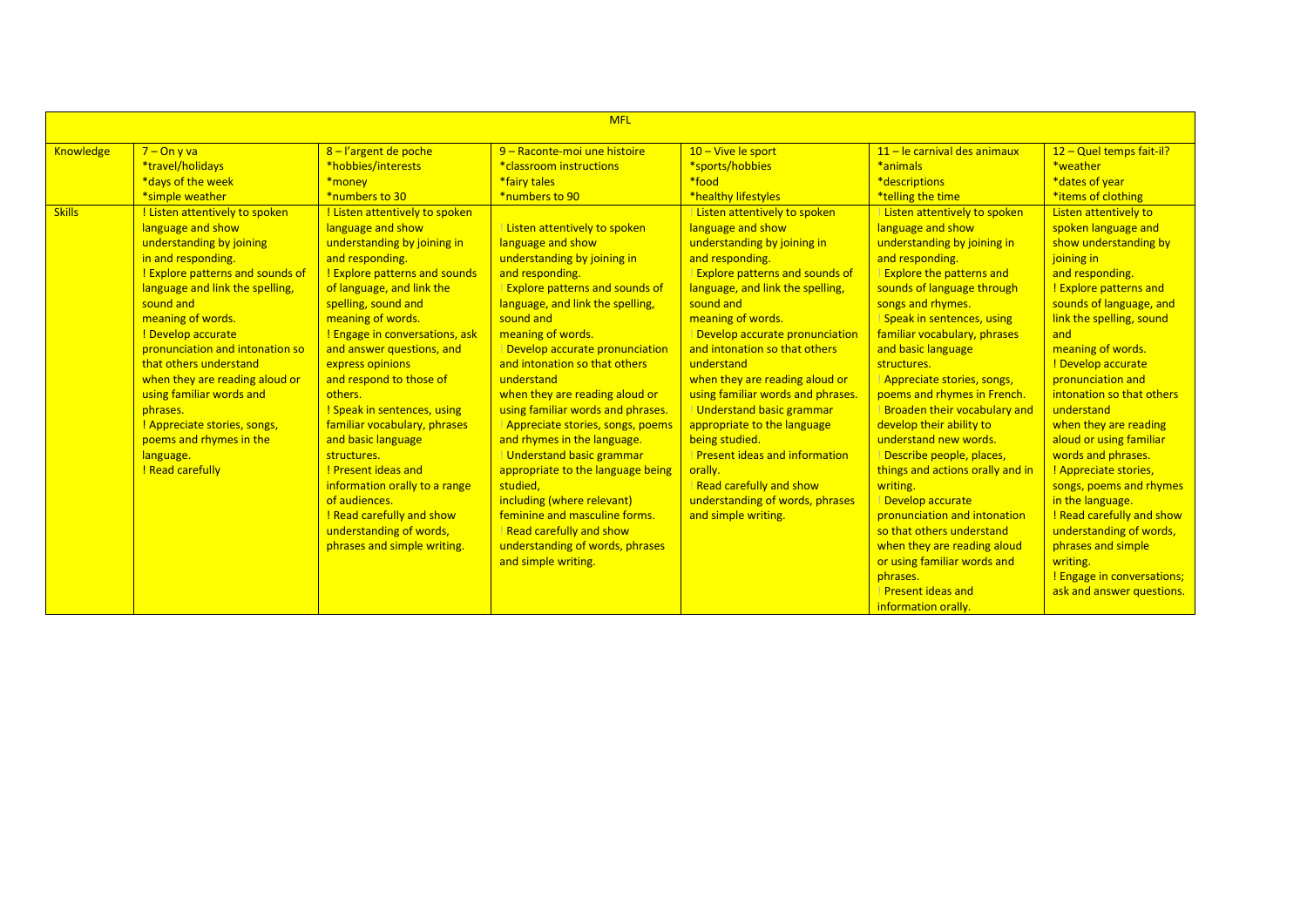| Vocabulary       | Je vais à l'école.<br>à pied<br>en voitun<br>en vélo<br>en bus<br>en train<br>Où vas-tu?<br>Je vais<br>en Belgique<br>en France<br>Il fait chaud.<br>Il fait froid.<br>Il fait beau.<br>Il fait mauvais<br>Il fait du soleil<br>Il fait du vent.<br>Il pleut.<br>lundi, mardi,<br>mercredi, jeudi, vendredi,<br>samedi, dimanche<br>et                                                                         | I go/I'm going to s<br>on foot<br>by car<br>by bike<br>by bus<br>by train<br>Where are you goi<br>I'm going<br>to Belgium<br>to France<br>It's hot.<br>It's cold.<br>It's fine weather.<br>It's bad weather.<br>it's sunny.<br>It's windy.<br>It's raining.<br>Monday, Tuesday,<br>Wednesday, Thurso<br>Saturday, Sunday<br>and | J'adore<br>Je déteste<br>ca<br>21-30: vingt et un,<br>vingt-deux, vingt-trois,<br>vingt-quatre, vingt-cinq<br>vingt-six, vingt-sept,<br>vingt-huit, vingt-neuf,<br>trente<br>C'est combien?<br>un euro<br>C'est super/magnifique/<br>fantastique.<br>J'ai<br>Je n'ai pas de | I love<br>I hate<br>that<br>21-30: twenty-one,<br>twenty-two, twenty-thre<br>twenty-four, twenty-five<br>twenty-six, twenty-seve<br>twenty-eight, twenty-ni<br>thirty<br>How much is it?<br>oneeuro<br>It's great/magnificent/<br>fantastic.<br>I have<br>I don't have. | Regardez.<br>Répêtez.<br>Ecoutez.<br>40-90: quarante, cinquante,<br>soixante, soixante-dix,<br>quatre-vingts,<br>quatre-vingt-dix, cent<br>IVElle est<br>grand(e)<br>petit(e)<br>vrai, faux                                                                                                                                                     | Look<br>Repeat.<br>Listen.<br>40-90: forty, fift<br>sixty, seventy,<br>eighty<br>ninety, a hundre<br>He/She is<br>big<br>small<br>true, false | Qu'est-ce que tu fais<br>(lundi)?<br>Je joue au tennis/basket.<br>Je joue au cricket.<br>Je fais du vélo.<br>Je fais du skate.<br>Je fais de la danse/natation.<br>zéro<br>boire<br>manger<br>le jus d'orange<br>le yaourt<br>le poisson<br>une pomme<br>es carottes (f. pl.)<br>le chocolat<br>le coca<br>les pommes frites (f. pl.)<br>les bonbons (m. pl.)<br>Oui, c'est bon pour la santé.<br>Non, c'est mauvais pour<br>la santé | What are you doing/do yo<br>do (on Monday(s))?<br>I play tennis/basketball<br>I play cricket<br>I ride my bike/go cycling<br>I go skateboarding.<br>I dance/swim.<br>zero<br>to drink<br>to eat<br>orange juice<br>yogurt<br>fish<br>an apple<br>carrots<br>chocolate<br>cola<br>chips<br>sweets<br>Yes, it's good for your healt<br>No, it's bad for your<br>health | Où habites-tu?<br>J'habite dans<br>je suis<br>petit(e)<br>grand(e)<br>lent(e)<br>rapide<br>fort(e)<br>faible<br>féroce<br>timide<br>Quelle heure est-il?<br>une heure, deux heures.<br>trois heures, quatre heures,<br>cinq heures, six heures,<br>sept heures, huit heures,<br>neuf heures, dix heures<br>Il est midi.<br>If est minuit. | Where do you live?<br>I live in<br>$l$ am<br>small<br>big<br>slow<br>fast.<br>strong<br>weak<br>fierce<br>shy<br>What time is it?<br>one o'dock, two o'clock<br>three o'dock, four o'clos<br>five o'clock, six o'clock<br>seven o'clock, eight o'c<br>nine o'dock, ten o'clock<br>It's midday.<br>It's midnight. | Il neige.<br>Il gèle.<br>Quand  il te faut<br>Il fait  degrés<br>moins<br>lundi, le 5 juin, etc.<br>le 5 juin, etc.<br><b>Additional flashcards</b><br>un manteau<br>un chapeau<br>un parapluie<br>une écharpe<br>des gants (m. pl.)<br>des bottes (f. pl.)<br>des lunettes de soleil (f. pl.) sunglasse | It's snowing.<br>It's freezing/icy<br>When , you need.<br>it's  degrees<br>minus<br>Monday 5th June, et<br>the 5th June, etc.<br>a coat<br>ahat<br>an umbrelli<br>a scarf<br>gloves<br><b>boots</b> |
|------------------|----------------------------------------------------------------------------------------------------------------------------------------------------------------------------------------------------------------------------------------------------------------------------------------------------------------------------------------------------------------------------------------------------------------|---------------------------------------------------------------------------------------------------------------------------------------------------------------------------------------------------------------------------------------------------------------------------------------------------------------------------------|-----------------------------------------------------------------------------------------------------------------------------------------------------------------------------------------------------------------------------------------------------------------------------|-------------------------------------------------------------------------------------------------------------------------------------------------------------------------------------------------------------------------------------------------------------------------|-------------------------------------------------------------------------------------------------------------------------------------------------------------------------------------------------------------------------------------------------------------------------------------------------------------------------------------------------|-----------------------------------------------------------------------------------------------------------------------------------------------|---------------------------------------------------------------------------------------------------------------------------------------------------------------------------------------------------------------------------------------------------------------------------------------------------------------------------------------------------------------------------------------------------------------------------------------|----------------------------------------------------------------------------------------------------------------------------------------------------------------------------------------------------------------------------------------------------------------------------------------------------------------------------------------------------------------------|-------------------------------------------------------------------------------------------------------------------------------------------------------------------------------------------------------------------------------------------------------------------------------------------------------------------------------------------|------------------------------------------------------------------------------------------------------------------------------------------------------------------------------------------------------------------------------------------------------------------------------------------------------------------|----------------------------------------------------------------------------------------------------------------------------------------------------------------------------------------------------------------------------------------------------------------------------------------------------------|-----------------------------------------------------------------------------------------------------------------------------------------------------------------------------------------------------|
| <b>Knowledge</b> | <b>Drawing</b><br><b>Focus: Pablo Picasso</b><br>$\bullet$<br>Using white paper as light<br>$\bullet$<br>in picture<br><b>Understand the hardness</b><br>$\bullet$<br>of graded pencils<br>Use a range of different<br>$\bullet$<br>media (pencils, pastels,<br>charcoal, ink and crayons)<br>How to use tone for colour<br>$\bullet$<br><b>Explore lines and shadows</b><br>$\bullet$<br>using graded pencils |                                                                                                                                                                                                                                                                                                                                 | <b>Painting</b><br>$\bullet$<br>$\bullet$<br>water colour, poster<br>paint, acrylic)<br>$\bullet$<br>different brush sizes<br>$\bullet$<br>portrait, foreground,<br>background)<br><b>Explore colour and</b><br>$\bullet$<br>feelings                                       | Focus: Georgia O'Keeffe<br><b>Compare different types</b><br>of paint and purpose (eg<br>Understand when to use<br>Understand and use art<br>vocabulary (landscape,                                                                                                     | <b>Printing</b><br><b>Focus: Roy Lichtenstein</b><br>Understand and use art<br>$\bullet$<br>vocabulary (positive image,<br>negative image, pop art,<br>pointillism)<br>Understand how to build<br>$\bullet$<br>prints using over printing                                                                                                       | Art                                                                                                                                           | <b>Sculpture</b><br><b>Focus: Toshiko Takaezu</b><br>$\bullet$<br>$\bullet$<br>clay<br><b>Tessellating patterns</b><br>$\bullet$<br><b>Recycling materials</b><br>$\bullet$<br><b>Egyptian Canopic jars</b><br>$\bullet$                                                                                                                                                                                                              | <b>Evaluate different types of</b>                                                                                                                                                                                                                                                                                                                                   | <b>Textiles</b><br><b>Focus: Tie dye</b><br>$\bullet$<br>$\bullet$<br>tie dying material<br>$\bullet$<br>of different stitches<br>(running, cross)<br><b>Understand different</b><br>$\bullet$<br>together<br>$\bullet$<br>enhance their design                                                                                           | <b>Explore different ways of</b><br><b>Experiment with a range</b><br>ways of joining materials<br>Use embellishments to                                                                                                                                                                                         | <b>Collage</b><br><b>Focus: Henry</b><br>$\bullet$<br><b>Matisse</b><br>$\bullet$<br><b>Design aesthetics</b><br>$\bullet$<br>produce a digital<br>collage<br>Simple cut, copy,<br>$\bullet$<br>crop and paste<br>operations on a<br>computer                                                            | Using a computer to                                                                                                                                                                                 |
| <b>Skills</b>    | <b>Quick sketching techniques</b><br>$\bullet$<br>Use a range of different<br>$\bullet$<br>media (pencils, pastels,<br>charcoal, ink and crayons)<br>Use graded pencils for<br>$\bullet$<br>different lines and shadows<br>Use soft pencils and<br>$\bullet$<br>coloured pencils to tone<br>colour<br>Create textures using a<br>$\bullet$<br>range of different marks                                         |                                                                                                                                                                                                                                                                                                                                 | $\bullet$<br>speed and accuracy<br>$\bullet$<br>background wash<br><b>Begin to merge</b><br>$\bullet$<br>background colour<br>$\bullet$<br>thick paints such as<br>$\bullet$                                                                                                | Using water colours with<br>Produce a watercolour<br>Use different tools for<br>spatulas and cardboard<br>Design, make, evaluate                                                                                                                                        | Using rollers to create<br>$\bullet$<br>positive and negative<br><i>images</i><br>Begin to select the correct<br>$\bullet$<br>paint and materials for<br>printing<br><b>Block printing</b><br>$\bullet$<br><b>Resist printing</b><br>$\bullet$<br>Using layers to build colour<br>$\bullet$<br><b>Over printing</b><br>Pointillism<br>$\bullet$ |                                                                                                                                               | $\bullet$<br>accurately<br>$\bullet$<br>clay work<br>Be able to recycle clay<br>$\bullet$<br>Removing air from a clay<br>$\bullet$<br>ball<br>$\bullet$<br>Plan, design, make and<br>$\bullet$<br>adapt models                                                                                                                                                                                                                        | Use cutting tools safely and<br>Be able to develop height in<br>Use cross hatching and slip<br>to produce long lasting joins                                                                                                                                                                                                                                         | Join 2 pieces of fabric<br>$\bullet$<br>using a stitching<br>technique<br>$\bullet$<br>of different stitches<br>(running, cross)<br>Develop skills on<br>$\bullet$<br>stitching, cutting and<br>joining<br>$\bullet$                                                                                                                      | <b>Experiment with a range</b><br>Design, make, evaluate                                                                                                                                                                                                                                                         | $\bullet$<br>computer<br>$\bullet$<br>purpose<br>$\bullet$<br>shapes<br>$\bullet$<br>warm, shiny)                                                                                                                                                                                                        | Create a collage on a<br>Select materials with<br>Carefully cut or tear<br><b>Sort materials based</b><br>on qualities (eg cold,                                                                    |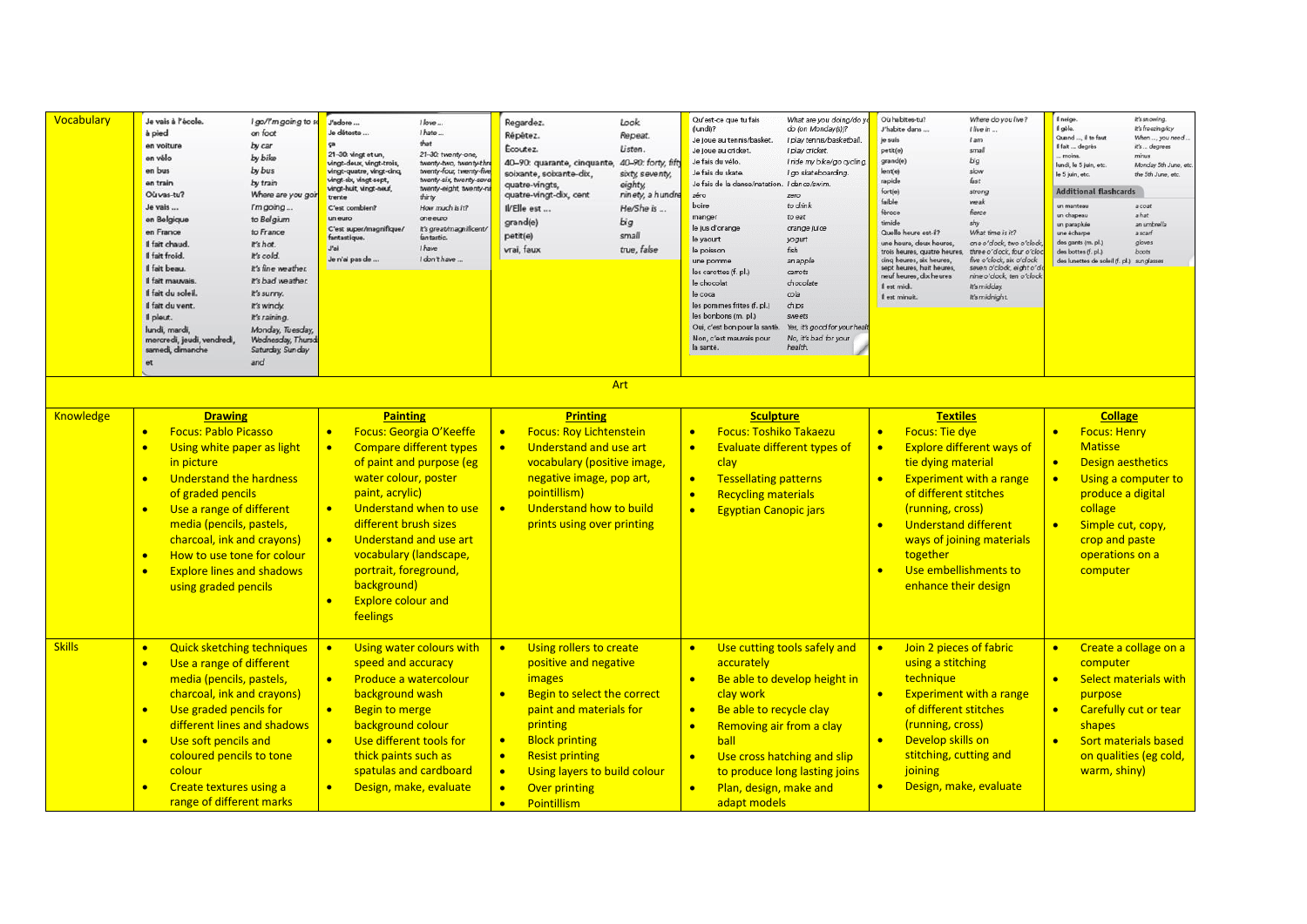| Vocabulary | Design, make, evaluate<br>$\bullet$<br>Impressionism, tone, hardness,<br>line, sketching, colour                                                                                                                                                                                                                                                                                                                                                                                                                                                                                                                                                                                                                                                               | Landscape, portrait,<br>foreground, background, stain,<br>merge, thick,                                                                                                                                                                                                                                                                                                                                                                                                                                                                                                                                                                                                                                                           | Design, make, evaluate<br>Positive image, negative image,<br>pop art, block printing, repeated<br>patterns, layers, over printing,<br>pattern, colour, print making,<br>pointillism                                                                                                                                                                                                                                                                                                                                                                                                                                                                                                                                                                                                                          | Show understanding of<br>$\bullet$<br>shape, space and form<br>Design, make, evaluate<br>$\bullet$<br>Cross hatch, clay slip, tessellate,<br>imprint, form, space, construct,<br>support, bend, shape,<br>manipulate, form, space                                                                                                                                                                                                                                                                                                                                                                                                                                                                                                                                                                                                                         | Warp, weft, running stitch,<br>cross stitch | Cut, copy, crop and<br>paste on a<br>computer<br>Select and use<br>$\bullet$<br>adhesive<br>Design, make,<br>$\bullet$<br>evaluate<br>Aesthetics, layering,<br>pattern, texture, colour,<br>joining, adhesive, mood,<br>over-lapping, cut, paste,<br>crop, represent, mood,                                                                                                                                                                                                                                                                                                                                                                                             |
|------------|----------------------------------------------------------------------------------------------------------------------------------------------------------------------------------------------------------------------------------------------------------------------------------------------------------------------------------------------------------------------------------------------------------------------------------------------------------------------------------------------------------------------------------------------------------------------------------------------------------------------------------------------------------------------------------------------------------------------------------------------------------------|-----------------------------------------------------------------------------------------------------------------------------------------------------------------------------------------------------------------------------------------------------------------------------------------------------------------------------------------------------------------------------------------------------------------------------------------------------------------------------------------------------------------------------------------------------------------------------------------------------------------------------------------------------------------------------------------------------------------------------------|--------------------------------------------------------------------------------------------------------------------------------------------------------------------------------------------------------------------------------------------------------------------------------------------------------------------------------------------------------------------------------------------------------------------------------------------------------------------------------------------------------------------------------------------------------------------------------------------------------------------------------------------------------------------------------------------------------------------------------------------------------------------------------------------------------------|-----------------------------------------------------------------------------------------------------------------------------------------------------------------------------------------------------------------------------------------------------------------------------------------------------------------------------------------------------------------------------------------------------------------------------------------------------------------------------------------------------------------------------------------------------------------------------------------------------------------------------------------------------------------------------------------------------------------------------------------------------------------------------------------------------------------------------------------------------------|---------------------------------------------|-------------------------------------------------------------------------------------------------------------------------------------------------------------------------------------------------------------------------------------------------------------------------------------------------------------------------------------------------------------------------------------------------------------------------------------------------------------------------------------------------------------------------------------------------------------------------------------------------------------------------------------------------------------------------|
|            |                                                                                                                                                                                                                                                                                                                                                                                                                                                                                                                                                                                                                                                                                                                                                                |                                                                                                                                                                                                                                                                                                                                                                                                                                                                                                                                                                                                                                                                                                                                   |                                                                                                                                                                                                                                                                                                                                                                                                                                                                                                                                                                                                                                                                                                                                                                                                              |                                                                                                                                                                                                                                                                                                                                                                                                                                                                                                                                                                                                                                                                                                                                                                                                                                                           |                                             | feeling                                                                                                                                                                                                                                                                                                                                                                                                                                                                                                                                                                                                                                                                 |
|            |                                                                                                                                                                                                                                                                                                                                                                                                                                                                                                                                                                                                                                                                                                                                                                |                                                                                                                                                                                                                                                                                                                                                                                                                                                                                                                                                                                                                                                                                                                                   | DT                                                                                                                                                                                                                                                                                                                                                                                                                                                                                                                                                                                                                                                                                                                                                                                                           |                                                                                                                                                                                                                                                                                                                                                                                                                                                                                                                                                                                                                                                                                                                                                                                                                                                           |                                             |                                                                                                                                                                                                                                                                                                                                                                                                                                                                                                                                                                                                                                                                         |
| Knowledge  | <b>Cookery: Healthy/ varied diet</b><br>Roman Recipes eg. Eggs with<br>Honey, Honey cake, Roman<br>inspired salad<br>D1- Collect information from a<br>number of different sources<br>M1- Analyse the potential of a<br>range of tools and use them with<br>accuracy.<br>M2- Choose from a range of<br>materials, showing an<br>understanding of their different<br>characteristics.<br>M3-- Follow health and safety<br>rules when working with<br>materials and substances.<br>E2- Identify what has worked<br>well and what could be<br>improved, evidencing and<br>explain the results of the<br>research.<br>E3- Explain how the design of a<br>product has changed over time.<br>(HISTORY LINK)<br>F1- Measure and weigh<br>ingredients appropriately to | <b>Moving Mechanisms: Levers</b><br>and Linkages Roman Catapult<br>D1-Collect information from a<br>number of different sources<br>and use this information to<br>inform design ideas in words,<br>labelled sketches, diagrams<br>and models, keeping in mind<br>fit for purpose and the end<br>user<br>D3- Make realistic, step by<br>step plans, reflecting on<br>designs as the product<br>develops<br><b>E1- Describe how an existing</b><br>product is useful to the user.<br>M1- Analyse the potential of a<br>range of tools and use them<br>with accuracy.<br>E2- Identify what has worked<br>well and what could be<br>improved, evidencing and<br>explain the results of the<br>research.<br>M2- Choose from a range of | <b>Cookery-Healthy &amp; varied diet</b><br><b>Project-Healthier Treat-Muffins</b><br>containing vegetables<br>D1- Collect information from a<br>number of different sources<br>M1- Analyse the potential of a<br>range of tools and use them with<br>accuracy.<br>M2- Choose from a range of<br>materials, showing an<br>understanding of their different<br>characteristics.<br>M3-- Follow health and safety<br>rules when working with<br>materials and substances.<br>E2- Identify what has worked well<br>and what could be improved,<br>evidencing and explain the results<br>of the research.<br>F1- Measure and weigh<br>ingredients appropriately to<br>prepare and cook a range of<br>savoury dishes.<br>F2- Make healthy eating choices<br>and explain why.<br>F3- Explain some of the processes | <b>Electrical Systems: Simple circuits</b><br>& switches Torches or Pressure<br>pad for tomb Raider<br>D1-Collect information from a<br>number of different sources and<br>use this information to inform<br>design ideas in words, labelled<br>sketches, diagrams and models,<br>keeping in mind fit for purpose<br>and the end user<br>D3- Make realistic, step by step<br>plans, reflecting on designs as the<br>product develops.<br><b>E1- Describe how an existing</b><br>product is useful to the user.<br>E2- Identify what has worked well<br>and what could be improved,<br>evidencing and explain the<br>results of the research.<br>E3- Explain how the design of a<br>product has changed over time.<br>M1- Analyse the potential of a<br>range of tools & use them with<br>accuracy.<br>M2- Choose from a range of<br>materials, showing an |                                             | <b>Cooking-Healthy &amp; varied</b><br>diet Design & serve a<br><b>Savoury scone afternoon</b><br>tea<br><b>D1- Collect information</b><br>from a number of<br>different sources and use<br>this information to inform<br>design ideas in words,<br>labelled sketches,<br>diagrams and models,<br>keeping in mind fit for<br>purpose and the end user<br>D3- Make realistic, step by<br>step plans, reflecting on<br>designs as the product<br>develops<br><b>E1- Describe how an</b><br>existing product is useful<br>to the user.<br>E2- Identify what has<br>worked well and what<br>could be improved,<br>evidencing and explain<br>the results of the<br>research. |
|            | prepare and cook a range of<br>savoury dishes.                                                                                                                                                                                                                                                                                                                                                                                                                                                                                                                                                                                                                                                                                                                 | materials, showing an<br>understanding of their<br>different characteristics.                                                                                                                                                                                                                                                                                                                                                                                                                                                                                                                                                                                                                                                     | that foods go through to<br>preserve/make them more<br>appealing                                                                                                                                                                                                                                                                                                                                                                                                                                                                                                                                                                                                                                                                                                                                             | understanding of their different<br>characteristics.                                                                                                                                                                                                                                                                                                                                                                                                                                                                                                                                                                                                                                                                                                                                                                                                      |                                             | M1- Analyse the potential<br>of a range of tools and use<br>them with accuracy.                                                                                                                                                                                                                                                                                                                                                                                                                                                                                                                                                                                         |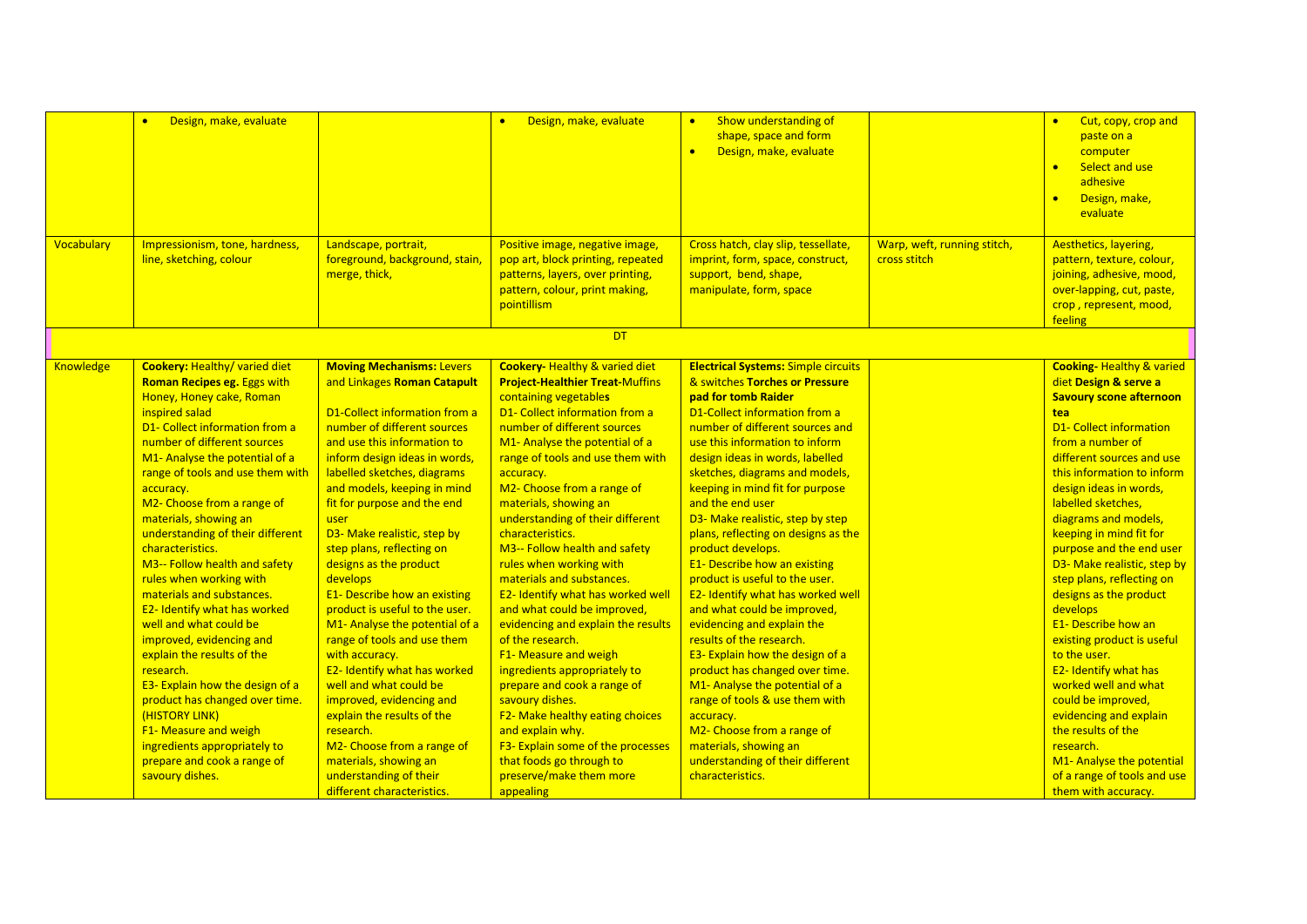|               | F2- Make healthy eating choices<br>and explain why.<br>F3- Explain some of the<br>processes that foods go through<br>to preserve/make them more<br>appealing.                                                                                                                                                                                                                                                                                                                                                                                                                                          | M3- Follow health and safety<br>rules when working with<br>materials and substances.<br>T3- (decorations) Use a glue<br>gun with close supervision<br>T5- Create and use levers/or<br>linkages in their products.                                                                                                                                                                                                                                                                                                                                                                                                    |                                                                                                                                                                                                                                                                                                                                                                                                                                                                                                                                                                                                                                  | M3- Follow health and safety<br>rules when working with<br>materials and substances.<br>T2- Cut internal shapes<br>T3- Use a glue gun with close<br>supervision<br>T6- Identify and talk about<br>products that use electricity to<br>make them work.<br>Create working circuits to a light<br>bulb or buzzer.<br>Design products incorporating<br>switches.                                                                                                                                                                                                                                                                                                                                                   | M2- Choose from a range<br>of materials, showing an<br>understanding of their<br>different characteristics.<br>M3-- Follow health &<br>safety rules.<br>F1- Measure & weigh<br>ingredients appropriately<br>to prepare & cook a range<br>of savoury dishes.<br>F2- Make healthy eating<br>choices and explain why.<br>F3- Explain some of the<br>processes that foods go<br>through / make them<br>more appealing.                                                                                                                                              |
|---------------|--------------------------------------------------------------------------------------------------------------------------------------------------------------------------------------------------------------------------------------------------------------------------------------------------------------------------------------------------------------------------------------------------------------------------------------------------------------------------------------------------------------------------------------------------------------------------------------------------------|----------------------------------------------------------------------------------------------------------------------------------------------------------------------------------------------------------------------------------------------------------------------------------------------------------------------------------------------------------------------------------------------------------------------------------------------------------------------------------------------------------------------------------------------------------------------------------------------------------------------|----------------------------------------------------------------------------------------------------------------------------------------------------------------------------------------------------------------------------------------------------------------------------------------------------------------------------------------------------------------------------------------------------------------------------------------------------------------------------------------------------------------------------------------------------------------------------------------------------------------------------------|----------------------------------------------------------------------------------------------------------------------------------------------------------------------------------------------------------------------------------------------------------------------------------------------------------------------------------------------------------------------------------------------------------------------------------------------------------------------------------------------------------------------------------------------------------------------------------------------------------------------------------------------------------------------------------------------------------------|-----------------------------------------------------------------------------------------------------------------------------------------------------------------------------------------------------------------------------------------------------------------------------------------------------------------------------------------------------------------------------------------------------------------------------------------------------------------------------------------------------------------------------------------------------------------|
| <b>Skills</b> | *Know and can follow basic<br>food safety rules<br>*Follow a recipe with<br>quidance from an adult<br>*Carry out instructions<br>independently<br>*Create visually appealing<br>product with support<br>*Use 2 spoons to transfer<br>ingredients<br>*Use a measuring jug/digital<br>& analogue scales with<br>support to obtain accuracy<br>*Sieve flour, raising agents<br>and spices together in to a<br>bowl<br>*Cream fat and sugar<br>together using a mixing<br>spoon.<br>*Crack an egg and beat with<br>balloon whisk<br>*Mix & stir ingredients<br>together combining<br>ingredients uniformly | *Generate ideas,<br>considering the purposes<br>for which they are<br>designing<br>*Make labelled drawings<br>from different views<br>showing specific features<br>*Develop a clear idea of<br>what has to be done,<br>planning how to use<br>materials, equipment and<br>processes, and suggesting<br>alternative methods of<br>making, if the first<br>attempts fail<br>*Evaluate products and<br>identify criteria that can<br>be used for their own<br>designs<br>*Select appropriate tools<br>and techniques for making<br>their product<br>*Measure, mark out, cut<br>and shape a range of<br>materials, using | *Generate ideas, considering<br>the purposes for which they<br>are designing<br>*Know and can follow basic<br>food safety rules<br>*Follow a recipe with<br>guidance from an adult<br>*Carry out instructions<br>independently<br>*Create visually appealing<br>product with support<br>*Use 2 spoons to transfer<br><i>ingredients</i><br>*Use a measuring jug/digital<br>& analogue scales with<br>support to obtain accuracy<br>*Sieve flour, raising agents<br>and spices together in to a<br>bowl<br>*Mix & stir ingredients<br>together combining<br>ingredients uniformly<br>*Crack an egg and beat with<br>balloon whisk | * Generate ideas, considering<br>the purposes for which they<br>are designing<br>*Make labelled drawings<br>from different views showing<br>specific features<br>*Develop a clear idea of what<br>has to be done, planning how<br>to use materials, equipment<br>and processes, and<br>suggesting alternative<br>methods of making, if the<br>first attempts fail<br>*Select appropriate tools<br>and techniques for making<br>their product<br>* Make simple electrical<br>circuits, including<br>switch/buzzer or light<br>*Measure, mark out, cut and<br>shape a range of materials,<br>using appropriate tools,<br>equipment and techniques<br>*Join and combine materials<br>and components accurately in | *Follow a recipe with<br>guidance from an adult<br>*Carry out<br>instructions<br>independently<br>*Use 2 spoons to<br>transfer ingredients<br>*Use a measuring<br>jug/digital & analogue<br>scales with support to<br>obtain accuracy<br>*Mix ingredients<br>together<br>*Grate firmer foods<br>eg. carrots<br>*Snip to shred lettuce<br>with greater control &<br>with supervision<br>*Use cutters making<br>good use of material<br>available & not<br>wastage<br>* Cut medium<br>resistance food safely<br>using a vegetable knife<br>with claw/bridge grip. |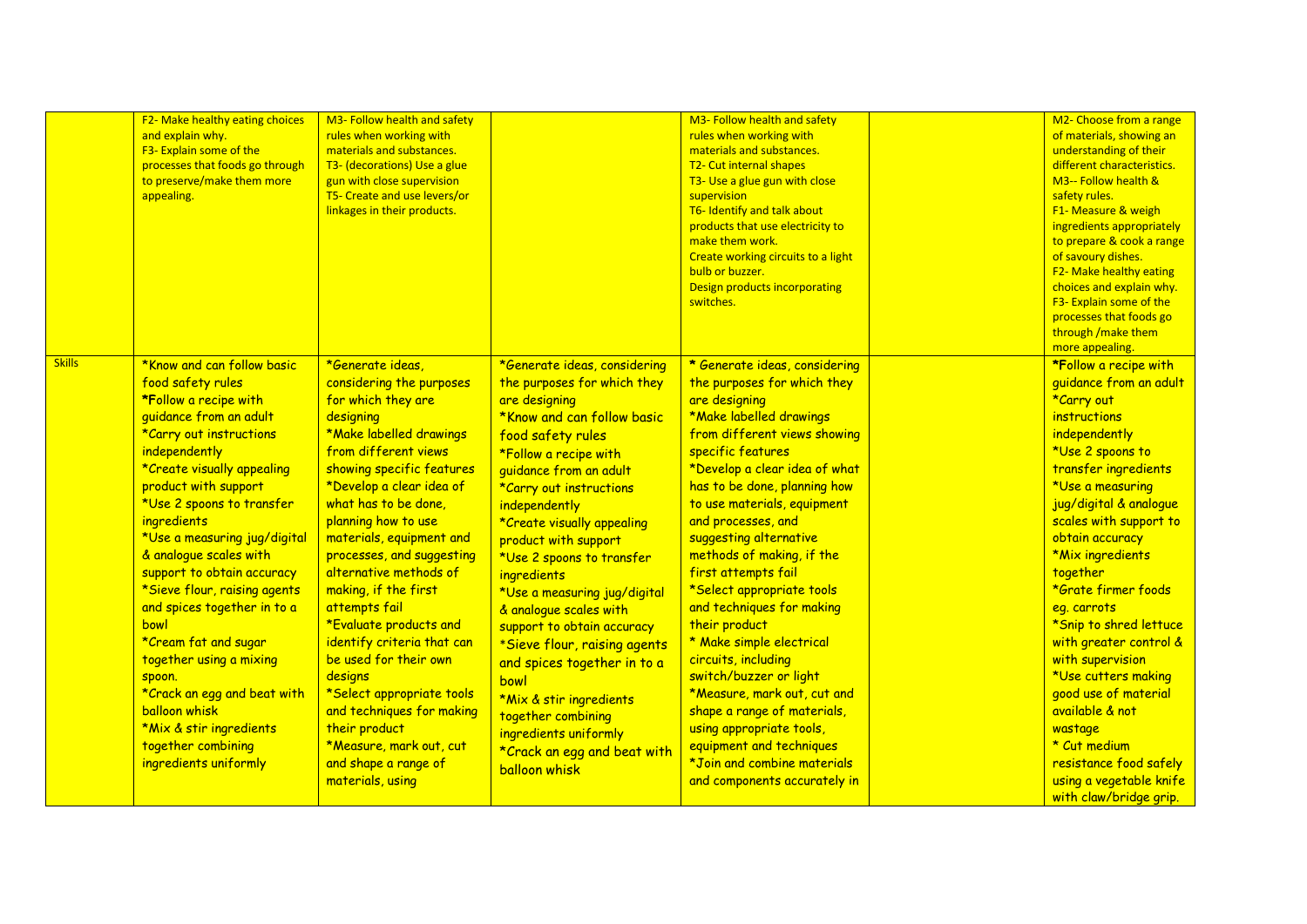|                   | *Snip to shred lettuce with<br>greater control and with<br>supervision<br>* Cut medium resistance<br>food safely using a<br>vegetable knife with<br>claw/bridge grip.<br>*Begin to recognise<br>appropriate ingredients to<br>garnish hot and cold food<br>*With supervision, sprinkle<br>garnish on hot dishes<br>*Use spoons or jugs to serve<br>equal portions of food or<br>drinks in to cups, plates or<br>bowls<br>*Evaluate products and<br>identify criteria that can be<br>used for their own designs | appropriate tools,<br>equipment and techniques<br>*Join and combine<br>materials and components<br>accurately in temporary<br>and permanent ways<br>* Use simple graphical<br>communication techniques<br>*Evaluate their work both<br>during and at the end of<br>the assignment<br>*Evaluate their products<br>carrying out appropriate<br>tests | *Cream fat and sugar<br>together using a mixing<br>spoon.<br>*Mix ingredients together<br>*whisk foods using a hand<br>whisk<br>*Grate firmer foods eg.<br>carrots<br>* Cut medium resistance food<br>safely using a vegetable knife<br>with claw/bridge grip.<br>*Evaluate products and<br>identify criteria that can be<br>used for their own designs | temporary and permanent<br>ways<br>* Use simple graphical<br>communication techniques<br>*Evaluate their work both<br>during and at the end of the<br>assignment                                                                                                                                                                                            |                                                                                                                                                                                                                                                                              |                                                                                                                                                                                                                                                          |
|-------------------|----------------------------------------------------------------------------------------------------------------------------------------------------------------------------------------------------------------------------------------------------------------------------------------------------------------------------------------------------------------------------------------------------------------------------------------------------------------------------------------------------------------|----------------------------------------------------------------------------------------------------------------------------------------------------------------------------------------------------------------------------------------------------------------------------------------------------------------------------------------------------|---------------------------------------------------------------------------------------------------------------------------------------------------------------------------------------------------------------------------------------------------------------------------------------------------------------------------------------------------------|-------------------------------------------------------------------------------------------------------------------------------------------------------------------------------------------------------------------------------------------------------------------------------------------------------------------------------------------------------------|------------------------------------------------------------------------------------------------------------------------------------------------------------------------------------------------------------------------------------------------------------------------------|----------------------------------------------------------------------------------------------------------------------------------------------------------------------------------------------------------------------------------------------------------|
| <b>Vocabulary</b> | Savoury, sweet, preserve,<br>carbohydrates, proteins,<br>fibre, fat, minerals,<br>blending, juicing, combine,<br>techniques, names of various<br>foods used by Romans                                                                                                                                                                                                                                                                                                                                          | Levers, linkages,<br>mechanism, cogs, dowel,<br>pneumatics,<br>Adhesives, pulley system                                                                                                                                                                                                                                                            | Savoury, sweet, additives,<br>carbohydrates, proteins,<br>fibre, fat, medium resistant<br>food, minerals, blending,<br>juicing, combine, techniques                                                                                                                                                                                                     | Levers, linkages, mechanism,<br>cogs, dowel, pneumatics,<br>Adhesives, pulley system                                                                                                                                                                                                                                                                        |                                                                                                                                                                                                                                                                              | Savoury, sweet,<br>additives, variety,<br>carbohydrates,<br>proteins, fibre, fat,<br>medium resistant food,<br>hydrated, minerals,<br>combine, techniques,                                                                                               |
|                   |                                                                                                                                                                                                                                                                                                                                                                                                                                                                                                                |                                                                                                                                                                                                                                                                                                                                                    | RE                                                                                                                                                                                                                                                                                                                                                      |                                                                                                                                                                                                                                                                                                                                                             |                                                                                                                                                                                                                                                                              |                                                                                                                                                                                                                                                          |
| <b>Knowledge</b>  | L2.8 What does it mean to be a Hindu in Britain today?<br>Living<br>Puja at home and the Mandir.<br>Shrine deities, incense, sacred text, om, arti ceremony.<br>Karma and the cycle of birth, rebirth and incarnation.<br>Moral aims for other moral teachings in action - Mahatma Gandhi<br>Hindu birth ceremony and weddings.                                                                                                                                                                                |                                                                                                                                                                                                                                                                                                                                                    | L2.9 What can we learn from<br>religions about deciding what is<br>right and wrong?<br><b>Living</b><br>The fall in Genesis Adam & Eve,<br>Jesus resisting temptation in the<br>wilderness.<br>Inspirational religious people<br><b>Desmond Tutu Martin Luther the</b><br>beatitudes                                                                    | L2.3 Why is Jesus inspiring to<br>some people?<br><b>Believing</b><br>Metaphors for Jesus e.g. the<br>bread of life, the vine.<br>The Beautitudes.<br>The gospels of Jesus, parables of<br>the two houses.<br><b>Magic tricks and Jesus and</b><br>miracles – feeding the $5,000$ ,<br>turning water into wine. Healing<br>Jairus's daughter, compare Jesus | L2.5 Why are festivals<br>important to religious<br>communities?<br><b>Expressing</b><br>Eid focus possibly an RE week.<br>Fasting as one of the five<br>pillars of Islam.<br>Things that matter most least<br>to me and a Muslim child.<br><b>Comparing what MATTERS TO</b> | L2.6 Why do some people<br>think that life is like a<br>journey and what<br>significant experiences<br>mark this?<br><b>Expressing</b><br>Ceremonies as part of the<br>journey.<br>Christian communion,<br>adult baptism, confession<br>-Roman Catholic. |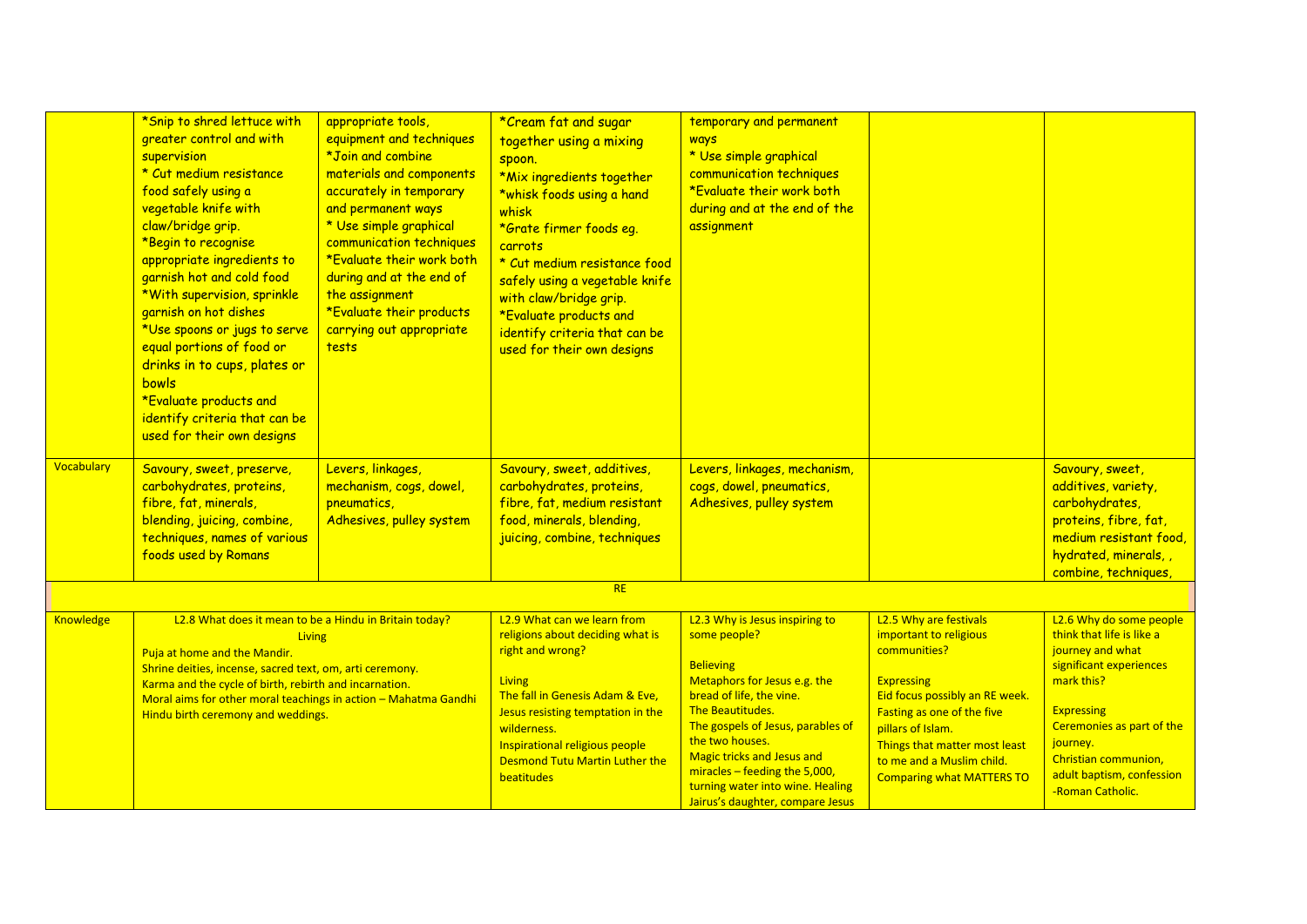|                  |                                                                                                                                                                                                                                                                                                                                                                                                                                                                                             |                                                                                                                                                                                                                                                   | <b>Rules to humanists, Christians and</b><br>Jews.<br>The ten commandments.<br><b>Spirited Arts-stained glass</b><br>windows linked to golden rules<br>diamond 9 board.                                                                  | as the hero and Moses as the<br>leader in the Jewish faith.                                                                                                                                                           | <b>BELIEVERS IN FESTIVALS</b><br>Passover and Eid.<br>Eid in Islam. Does fasting make<br>you a better person?<br>Pesach (Passover) - Look at<br>symbols on a seder plate.<br>The story of Moses and the<br>plagues.<br>Talk to/meet a MUSLIM CHILD<br>or adult visitor. | <b>Sacred thread ceremony</b><br>(coming of age ceremony<br>$-$ Hindu).<br>Jewish Barmitvah<br>(Batmitvah) - what do<br>they mean to the<br>families?<br><b>Compare 'lots of</b><br>commitment' to 'little<br>commitment' in a<br>religious and non-<br>religious wedding.<br>Hindu belief about the<br>journey of life - Karma. |
|------------------|---------------------------------------------------------------------------------------------------------------------------------------------------------------------------------------------------------------------------------------------------------------------------------------------------------------------------------------------------------------------------------------------------------------------------------------------------------------------------------------------|---------------------------------------------------------------------------------------------------------------------------------------------------------------------------------------------------------------------------------------------------|------------------------------------------------------------------------------------------------------------------------------------------------------------------------------------------------------------------------------------------|-----------------------------------------------------------------------------------------------------------------------------------------------------------------------------------------------------------------------|-------------------------------------------------------------------------------------------------------------------------------------------------------------------------------------------------------------------------------------------------------------------------|----------------------------------------------------------------------------------------------------------------------------------------------------------------------------------------------------------------------------------------------------------------------------------------------------------------------------------|
| <b>Skills</b>    | Puja at home and the Mandir.<br>Shrine deities, incense, sacred text, om, arti ceremony.<br>Karma and the cycle of birth, rebirth and incarnation.<br>Moral aims for other moral teachings in action - Mahatma Gandhi<br>Hindu birth ceremony and weddings.<br>Describe some ways in which Hindus express their faith.<br>Reasoning - suggest why being a Hindu in Britain today could be a<br>good thing or a hard thing.<br>Discuss links between Hindus helping others and other faiths. |                                                                                                                                                                                                                                                   | Give examples of how the ten<br>commandments might show<br>Jewish people how to live.<br>Describe what temptation is and<br>give examples.                                                                                               | <b>Make connections between</b><br>lessons from Bible stories and<br>real life as a Christian.<br>Define & illustrate Christian<br>terms from Easter & Holy week.                                                     | Make connections to festivals<br>and how they behave in real<br>life.<br><b>Identify similarities and</b><br>differences between the<br>celebrations of two festivals.                                                                                                  | Describe how life is seen<br>as a journey by some<br>people.<br><b>Explain - Think of reasons</b><br>why some people have<br>rituals to mark important<br>life events.<br><b>Compare ceremonies</b><br>form different religions.                                                                                                 |
| Vocabulary       | Vocabulary:<br>Hindu, Puja, Mandir, shrine, deities, incense, sacred, om, arti,<br>karma, rebirth, incarnation. Mahatma Gandhi.                                                                                                                                                                                                                                                                                                                                                             |                                                                                                                                                                                                                                                   | Genesis, Adam, Eve, Desmond<br>Tutu, Martin Luther, beatitudes,<br>commandments                                                                                                                                                          | Metaphor, Beautitudes, Gospels,<br>parables, miracles, Jesus, Moses,<br>Jews, Judaism                                                                                                                                 | Eid, Islam, Ramadan, fasting,<br>Pesach, Passover, sedar plate                                                                                                                                                                                                          | Communion, baptism,<br>confession, Barmitvah,<br><b>Karma</b>                                                                                                                                                                                                                                                                    |
|                  |                                                                                                                                                                                                                                                                                                                                                                                                                                                                                             |                                                                                                                                                                                                                                                   | <b>Computing</b>                                                                                                                                                                                                                         |                                                                                                                                                                                                                       |                                                                                                                                                                                                                                                                         |                                                                                                                                                                                                                                                                                                                                  |
| <b>Knowledge</b> | Coding - 6 weeks (2Code)<br>To understand and use<br>variables in 2Code.<br>To learn about and use<br>computational thinking<br>terms decomposition and<br>abstraction.                                                                                                                                                                                                                                                                                                                     | Online Safety - 4 weeks<br>To understand how<br>children can protect<br>themselves from online<br>identity theft.<br>Understand that<br>information put online<br>leaves a digital footprint<br>or trail and that this can<br>aid identity theft. | Spreadsheets (cont) - 4<br>weeks (2 Calculate)<br>(see previous column)<br><b>Writing for Different</b><br>Audiences - 2 weeks<br>(2Email, 2Connect, 2 DIY)<br>To explore how font size and<br>style can affect the impact<br>of a text. | Writing for Different<br>Audiences (cont) - 3 weeks<br>(2Email, 2Connect, 2 DIY)<br>(see previous column)<br>Logo - 3 weeks (reduced by<br>1)<br>(2Logo)<br>To learn the structure of the<br>coding language of Logo. | <b>Animation - 3weeks</b><br>(2Animate)<br>To discuss what makes a<br>good animated film or<br>cartoon.<br>To learn how animations<br>are created by hand.                                                                                                              | <b>Hardware</b><br><b>Investigators - 2</b><br>weeks.<br>To understand the<br>different parts that<br>make up a computer.                                                                                                                                                                                                        |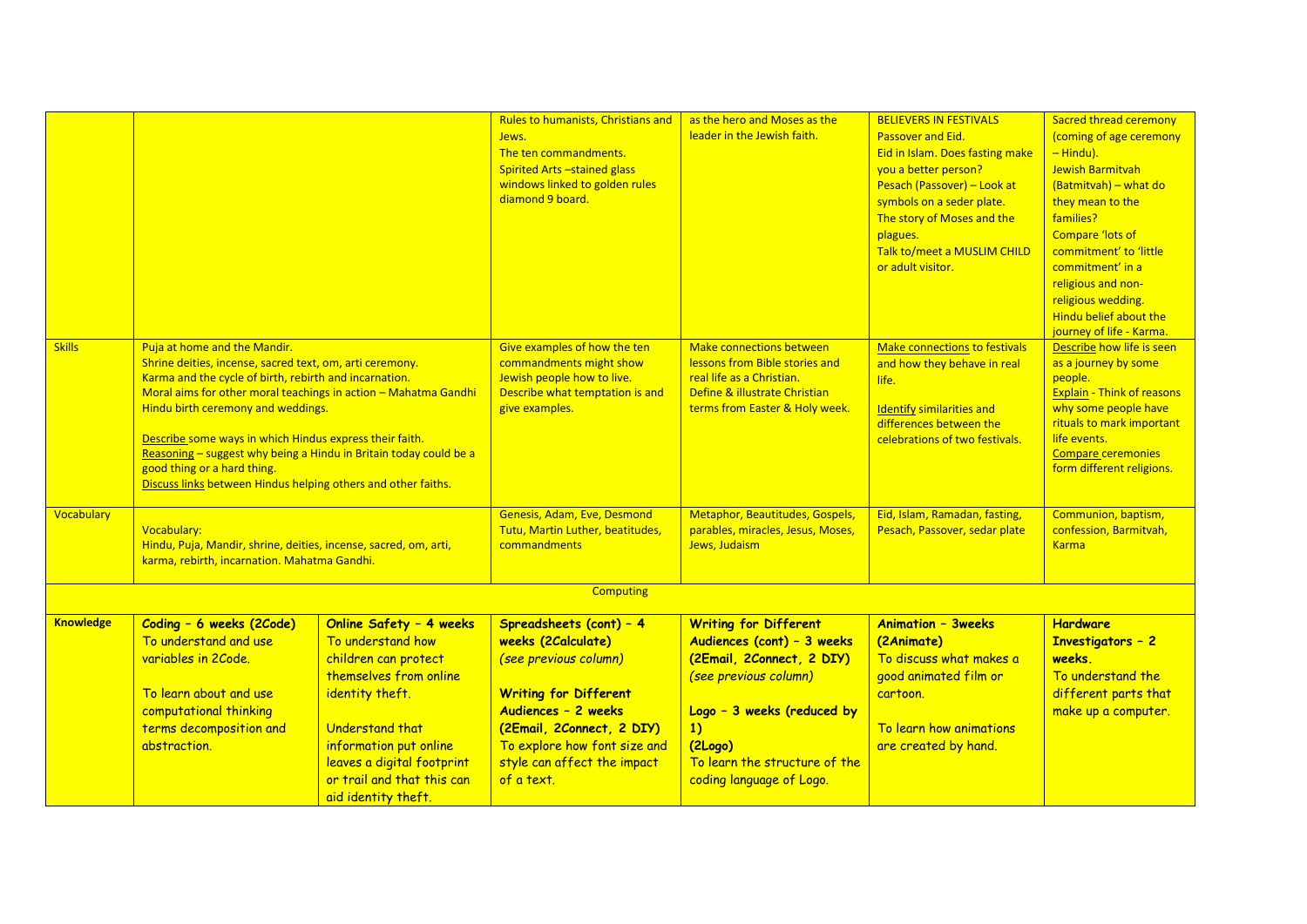|               |                                                                                                                                                                                                                                           | To Identify the risks and<br>benefits of installing<br>software including apps.<br>To understand that<br>copying the work of others<br>and presenting it as their<br>own is called 'plagiarism'<br>and to consider the<br>consequences of<br>plagiarism.<br>Spreadsheets - 2 weeks<br>(2Calculate)<br>Using a spreadsheet to<br>model a real-life situation.                                                             |                                                                                                                                                                                                                                                                                                 |                                                                                                                                                                                                                                                                                                                                                              | To find out how 2Animate<br>can be created in a similar<br>way using the computer.<br>To learn about onion<br>skinning in animation.<br>Effective Search - 3<br><b>weeks (Browser)</b><br>To assess whether an<br>information source is true<br>and reliable.                                                                                                                            | <b>Assessment for</b><br><b>Learning based</b><br>intervention.                                                                                                                          |
|---------------|-------------------------------------------------------------------------------------------------------------------------------------------------------------------------------------------------------------------------------------------|--------------------------------------------------------------------------------------------------------------------------------------------------------------------------------------------------------------------------------------------------------------------------------------------------------------------------------------------------------------------------------------------------------------------------|-------------------------------------------------------------------------------------------------------------------------------------------------------------------------------------------------------------------------------------------------------------------------------------------------|--------------------------------------------------------------------------------------------------------------------------------------------------------------------------------------------------------------------------------------------------------------------------------------------------------------------------------------------------------------|------------------------------------------------------------------------------------------------------------------------------------------------------------------------------------------------------------------------------------------------------------------------------------------------------------------------------------------------------------------------------------------|------------------------------------------------------------------------------------------------------------------------------------------------------------------------------------------|
| <b>Skills</b> | Coding - 6 weeks (2Code)<br>To use selection in coding<br>with the 'if/else' command.<br>To use flowcharts for design<br>of algorithms including<br>selection.<br>To use the 'repeat until' with<br>variables to determine the<br>repeat. | Online Safety - 4 weeks<br>To identify appropriate<br>behaviour when<br>participating or<br>contributing to<br>collaborative online<br>projects for learning.<br>To identify the positive<br>and negative influences of<br>technology on health and<br>the environment.<br>Spreadsheets - 2 weeks<br>(2Calculate)<br>Formatting cells as<br>currency, percentage,<br>decimal to different<br>decimal places or fraction. | Spreadsheets (cont) - 4<br>weeks (2 Calculate)<br>(see previous column)<br><b>Writing for Different</b><br>Audiences - 2 weeks<br>(2Email, 2Connect, 2 DIY)<br>To use a simulated scenario<br>to produce a news report.<br>To use a simulated scenario<br>to write for a community<br>campaign. | <b>Writing for Different</b><br>Audiences (cont) - 3 weeks<br>(2Email, 2Connect, 2 DIY)<br>(see previous column)<br>Logo - 3 weeks (reduced by<br>1)<br>(2Logo)<br>To input simple instructions<br>in Logo.<br>Using 2Logo to create letter<br>shapes.<br>To use the Repeat function in<br>Logo to create shapes.<br>To use and build procedures<br>in Logo. | <b>Animation - 3weeks</b><br>(2Animate)<br>To add backgrounds and<br>sounds to animations.<br>To be introduced to 'stop<br>motion' animation.<br>To share animation on the<br>class display board and by<br>blogging.<br>Effective Search - 3<br><b>weeks (Browser)</b><br>To locate information on<br>the search results page.<br>To use search effectively<br>to find out information. | <b>Hardware</b><br><b>Investigators - 2</b><br>weeks.<br>To recall the different<br>parts that make up a<br>computer.<br><b>Assessment for</b><br><b>Learning based</b><br>intervention. |
|               |                                                                                                                                                                                                                                           | Using the formula wizard<br>to calculate averages.                                                                                                                                                                                                                                                                                                                                                                       |                                                                                                                                                                                                                                                                                                 |                                                                                                                                                                                                                                                                                                                                                              |                                                                                                                                                                                                                                                                                                                                                                                          |                                                                                                                                                                                          |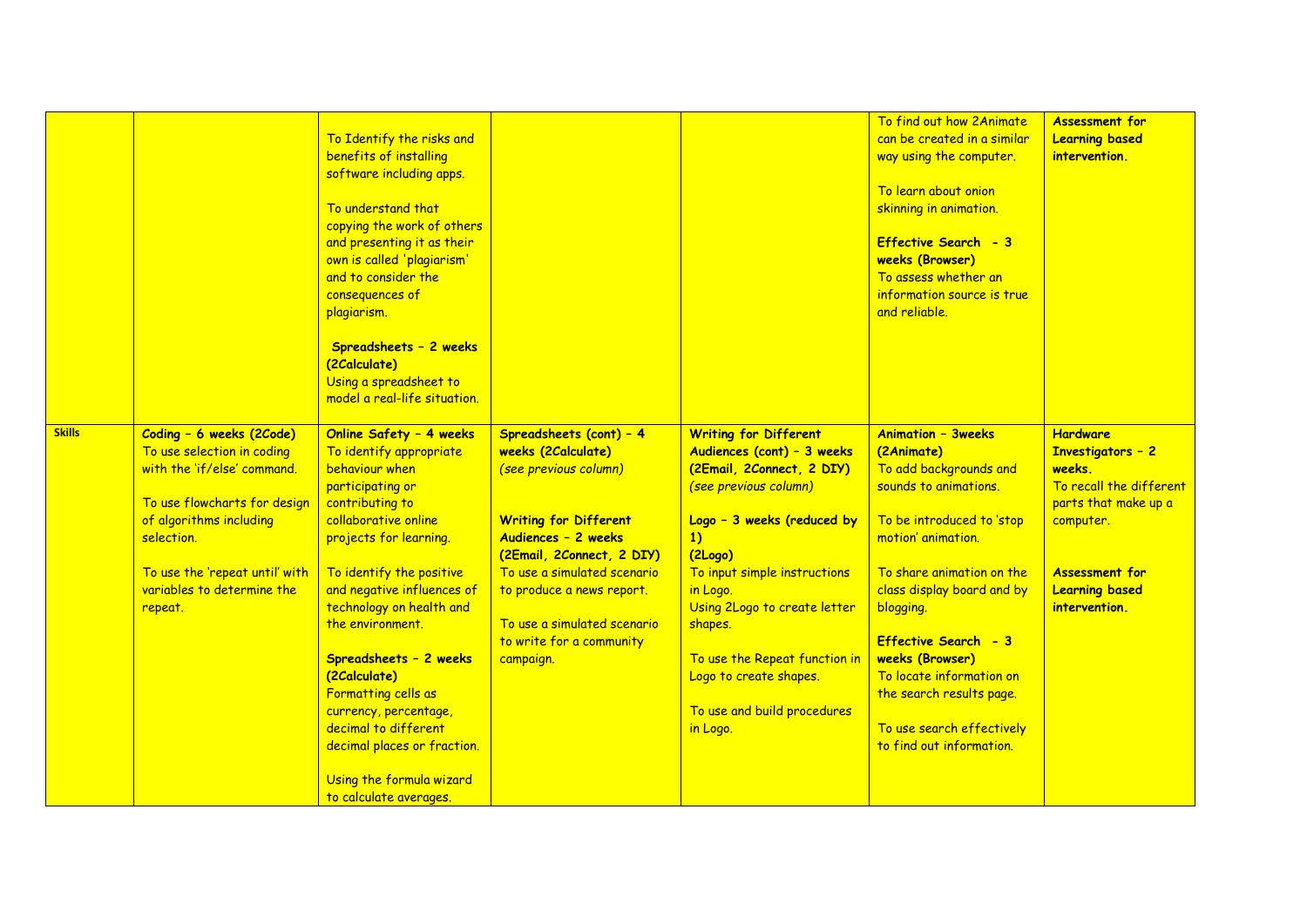| <b>Key</b><br><b>Vocabulary</b> | Action, Alert, Algorithm,<br>Bug, Code design, Command,<br>Control, Debug/debugging,<br>Design mode, Event, Get<br>input, If, If/Else, Input,<br>Output, Object, Repeat,<br>Selection, Simulation. Timer<br>Variable                                                                                                                                                          | Combining tools to make<br>spreadsheet activities<br>such as timed times tables<br>tests.<br>Computer virus, Cookies,<br>Copyright, Digital<br>footprint, Email, Identity<br>theft, Malware, Phishing,<br>Plagiarism, Spam<br>Average, Advance mode,<br>Copy and Paste, Columns,<br>Cells, Charts, Equal tool,<br>Formula, Formula wizard,<br>Move cell tool, Random<br>tool, Rows, Spin tool,<br>Spreadsheet, Timer | Average, Advance mode, Copy<br>and Paste, Columns, Cells,<br>Charts, Equal tool, Formula,<br>Formula wizard, Move cell<br>tool, Random tool, Rows, Spin<br>tool, Spreadsheet, Timer<br>Font, Bold, Italic, Underline | Font, Bold, Italic, Underline<br>Logo, BK, FD, RT, LT, Repeat,<br>SETPC, SETPS, PU, PD                                                                                                                                                                                                                                                                                                                                          | <b>Animation, Flipbook,</b><br>Frame, Onion skinning,<br>Background, Play, Sound,<br>Stop motion, Video clip<br>Easter egg, Internet,<br>Internet browser,<br>Search, Search engine,<br>Spoof website, Website                                                                                                                                                                                                        | Motherboard, CPU,<br>RAM, Graphics card,<br>Network card,<br>Monitor, Speakers,<br><b>Keyboard and Mouse</b> |  |  |  |  |
|---------------------------------|-------------------------------------------------------------------------------------------------------------------------------------------------------------------------------------------------------------------------------------------------------------------------------------------------------------------------------------------------------------------------------|----------------------------------------------------------------------------------------------------------------------------------------------------------------------------------------------------------------------------------------------------------------------------------------------------------------------------------------------------------------------------------------------------------------------|----------------------------------------------------------------------------------------------------------------------------------------------------------------------------------------------------------------------|---------------------------------------------------------------------------------------------------------------------------------------------------------------------------------------------------------------------------------------------------------------------------------------------------------------------------------------------------------------------------------------------------------------------------------|-----------------------------------------------------------------------------------------------------------------------------------------------------------------------------------------------------------------------------------------------------------------------------------------------------------------------------------------------------------------------------------------------------------------------|--------------------------------------------------------------------------------------------------------------|--|--|--|--|
|                                 | <b>Music</b>                                                                                                                                                                                                                                                                                                                                                                  |                                                                                                                                                                                                                                                                                                                                                                                                                      |                                                                                                                                                                                                                      |                                                                                                                                                                                                                                                                                                                                                                                                                                 |                                                                                                                                                                                                                                                                                                                                                                                                                       |                                                                                                              |  |  |  |  |
| Knowledge                       | <b>Active Music - Rhythm</b><br>and Pulse Unit                                                                                                                                                                                                                                                                                                                                | <b>Active Music - Pitch</b><br><b>Unit</b>                                                                                                                                                                                                                                                                                                                                                                           | <b>Singing</b>                                                                                                                                                                                                       | <b>Active Music -</b><br><b>Instrumental Unit</b>                                                                                                                                                                                                                                                                                                                                                                               | <b>Active Music - Singing</b><br><b>Games unit</b>                                                                                                                                                                                                                                                                                                                                                                    |                                                                                                              |  |  |  |  |
| <b>Skills</b>                   | • To create musical<br>patterns.<br>. To sing in unison with<br>clear diction and control of<br>pitch.<br>• To chant and perform<br>increasingly complex<br>actions to a steady pulse.<br>• To clarify the difference<br>between the pulse and the<br>rhythm.<br>. To learn to recognise and<br>read different rhythm<br>symbols within phrases<br>using TA, Te-Te- and REST. | • To experiment with<br>different ways the voice<br>can be used.<br>• To learn the solfa name<br>and hand sign of notes<br>Do, Re, Mi, So and La.<br>• To recognise and sing<br>the intervals between<br>Do, Re, Mi, So and La.<br>• To sing from notated<br>rhythm and pitch<br>patterns using Bb A G<br>and Do, Re, Mi, So, La<br>(full pentatonic<br>notation).<br>• To use tuned<br>instruments to play          | Y4 Performance<br>(11th Feb)<br><b>Singing practise lessons</b>                                                                                                                                                      | • To echo 4-beat rhythm<br>patterns on un-tuned<br>percussion.<br>• To improvise melodic<br>phrases on xylophones.<br>• To play as an<br>accompaniment and with<br>thinking voices.<br>• To play pulse and rhythm<br>on tuned instruments with<br>control and accuracy.<br>• To internalise the rhythm<br>and melody of a song<br>through voice and body<br>percussion.<br>• To create layers of sound<br>with tuned ostinatos. | . To learn clapping games.<br>. To sing with melodic and<br>rhythmic accuracy and to<br>learn the cue words<br>actions.<br>• To create own hand<br>clapping sequences to a<br>steady pulse. To perform<br>and appraise.<br>• To tap rhythmic phrases<br>using body percussion<br>and claves.<br>• To perform in groups.<br>• To sing in unison and in 2<br>parts with clear diction<br>and with a sense of<br>phrase. | <b>Catch up/overflow</b><br>unit                                                                             |  |  |  |  |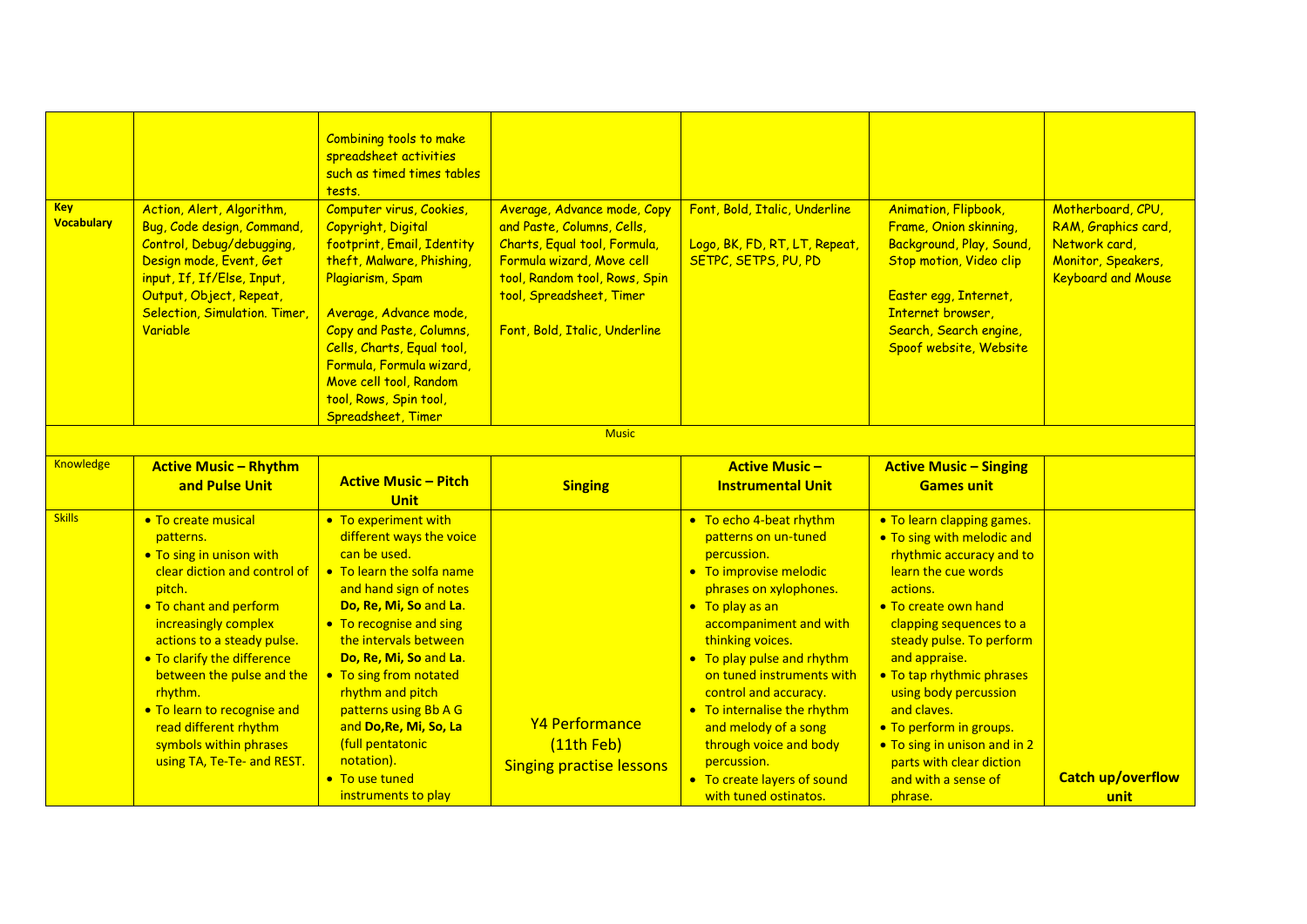|            | • To create musical patterns<br>in 3 parts with pulse,<br>rhythm and ostinatos.<br>• To relate musical symbols<br>to actions.<br>• To rehearse and perform<br>in groups playing pulse,<br>rhythm and ostinatos on<br>instruments.<br>• To listen to each other and<br>keep in time.<br>• To compose and play<br>rhythm rounds in groups<br>using voices, body<br>percussion and<br>instruments.<br>• To keep a steady pulse<br>while chanting and to tap<br>a steady pulse around the<br>circle while singing.<br>• To improvise rhythm<br>patterns as part of a class<br>performance.<br>• To internalise and recall<br>rhythmic and melodic<br>phrases. | pulse, rhythm and to<br>pick out melodies.<br>• To experiment with<br>ostinatos and begin to<br>layer sounds.<br>• To perform in 2 parts.<br>• To play pentatonic<br>melodies on tuned<br>instruments from<br>notation with rhythmic<br>accuracy.<br>• To practise and perform<br>as a class and<br>individually.<br>• To compose own rhythm<br>and pitch notations for<br>the class to practice and<br>perform. |                                                                                                                                                               | • To improvise rhythm<br>patterns in groups.<br>• To play un-tuned<br>instruments with rhythmic<br>accuracy.<br>• To practise and perform to<br>a steady pulse with<br>confidence.<br>• To compose rhythm<br>patterns in groups.<br>• To play un-tuned<br>instruments from their<br>own notation.<br>• To practise and perform<br>rhythm compositions in<br>groups, creating different<br>layers of sound.<br>• To perform and appraise. | • To coordinate specific<br>rhythms with given<br>actions.<br>. To play claves in canon.<br>. To sing with melodic and<br>rhythmic accuracy.<br>• To learn and follow cue<br>word actions and to<br>move to a musical time<br>frame.<br>• To improvise actions and<br>movements to a steady<br>pulse. To develop<br>internalising skills.<br>• To memorise a long<br>movement sequence as<br>part of a game. |                                                                                                                                                       |
|------------|-----------------------------------------------------------------------------------------------------------------------------------------------------------------------------------------------------------------------------------------------------------------------------------------------------------------------------------------------------------------------------------------------------------------------------------------------------------------------------------------------------------------------------------------------------------------------------------------------------------------------------------------------------------|------------------------------------------------------------------------------------------------------------------------------------------------------------------------------------------------------------------------------------------------------------------------------------------------------------------------------------------------------------------------------------------------------------------|---------------------------------------------------------------------------------------------------------------------------------------------------------------|------------------------------------------------------------------------------------------------------------------------------------------------------------------------------------------------------------------------------------------------------------------------------------------------------------------------------------------------------------------------------------------------------------------------------------------|--------------------------------------------------------------------------------------------------------------------------------------------------------------------------------------------------------------------------------------------------------------------------------------------------------------------------------------------------------------------------------------------------------------|-------------------------------------------------------------------------------------------------------------------------------------------------------|
| Vocabulary | Unison, pitch, pulse,<br>rhythm, rest, beat,<br>appraise, phrases,<br>melody, ostinatos                                                                                                                                                                                                                                                                                                                                                                                                                                                                                                                                                                   | Rhythm, pentatonic,<br>melody, pitch<br>tuned/untuned, pulse<br>ostinatos, notation                                                                                                                                                                                                                                                                                                                              |                                                                                                                                                               | Pulse, rhythm,<br>tuned/untuned, notation,<br>ostinatos, texture                                                                                                                                                                                                                                                                                                                                                                         | Rhythm, pulse, melody,<br>cue words, improvise,<br>canon                                                                                                                                                                                                                                                                                                                                                     |                                                                                                                                                       |
|            |                                                                                                                                                                                                                                                                                                                                                                                                                                                                                                                                                                                                                                                           |                                                                                                                                                                                                                                                                                                                                                                                                                  | <b>PSHE</b>                                                                                                                                                   |                                                                                                                                                                                                                                                                                                                                                                                                                                          |                                                                                                                                                                                                                                                                                                                                                                                                              |                                                                                                                                                       |
| Knowledge  | I know my attitudes and actions<br>make a difference to the class<br>I understand the roles of the<br>people in my school community<br>and how I fit                                                                                                                                                                                                                                                                                                                                                                                                                                                                                                      | I understand that sometimes<br>we make assumptions based<br>on what people look like<br><b>Lunderstand what influences</b><br>me to make assumptions<br>based on how people look                                                                                                                                                                                                                                 | I understand that sometimes<br>hopes and dreams do not come<br>true and this can hurt<br>I know that reflecting on positive<br>and happy experiences can help | I can recognise how different<br>friendship groups are formed,<br>how I fit into them and the<br>friends I value the most<br>I can recognise the changing<br>dynamics between people in                                                                                                                                                                                                                                                  | I can identify the web of<br>relationships that I am part of,<br>starting from those closest to<br>me and including those more<br>distant                                                                                                                                                                                                                                                                    | I understand that some of<br>my personal<br>characteristics have come<br>from my birth parents and<br>that this happens because<br>I am made from the |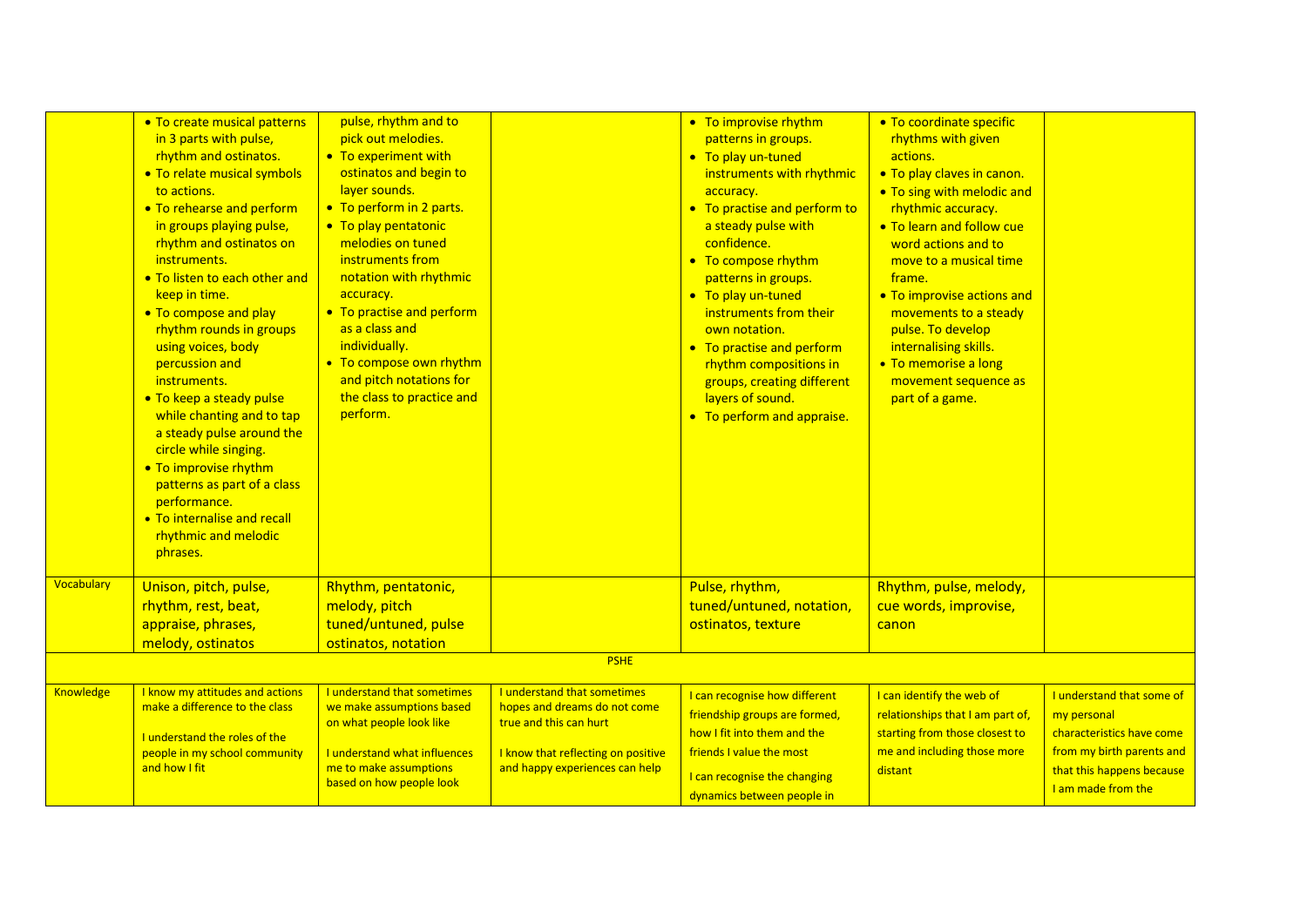|               | I understand how democracy<br>works through the school council<br>I understand my actions affect<br>myself and others<br>I understand how democracy<br>and having a voice benefits the<br>school community             | I know that sometimes<br>bullying is hard to spot and<br>know what to do if I think it's<br>going on but I'm not sure<br>I can understand why<br>witnesses sometimes join in<br>with bullying and sometimes<br>don't tell<br>I can explain why it is good to<br>accept people for who they<br>are |                                                                                                                                                                                       | different groups, see who takes<br>on which role, e.g. leader,<br>follower, and understand the<br>roles I take on in different<br>situations<br><b>Lunderstand the facts about</b><br>smoking and its effects on health,<br>and also some of the reasons<br>some people start to smoke<br>I understand the facts about<br>alcohol and its effects on health,<br>particularly the liver, and also<br>some of the reasons some people<br>drink alcohol<br>I can recognise when people are<br>putting me under pressure<br>I know myself well enough to<br>have a clear picture of what I<br>believe is right and wrong | I can identify someone I love<br>and can express why they are<br>special to me<br>I can tell you about someone I<br>know that I no longer see<br>I can explain different points of<br>view on an animal rights issue<br>I understand how people feel<br>when they love a special pet<br>I know how to show love and<br>appreciation to the people and<br>animals who are special to me | joining of their egg and<br>sperm<br>I can correctly label the<br>internal and external<br>parts of male and female<br>bodies that are necessary<br>for making a baby<br>I can describe how a girl's<br>body changes in order for<br>her to be able to have<br>babies when she is an<br>adult, and that<br>menstruation (having<br>periods) is a natural part<br>of this<br>I know how the circle of<br>change works and can<br>apply it to changes I want<br>to make in my life<br>I can identify changes that<br>have been and may<br>continue to be outside of<br>my control that I learnt to<br>accept<br>I can identify what I am<br>looking forward to when I<br>am in Year 5 |
|---------------|------------------------------------------------------------------------------------------------------------------------------------------------------------------------------------------------------------------------|---------------------------------------------------------------------------------------------------------------------------------------------------------------------------------------------------------------------------------------------------------------------------------------------------|---------------------------------------------------------------------------------------------------------------------------------------------------------------------------------------|----------------------------------------------------------------------------------------------------------------------------------------------------------------------------------------------------------------------------------------------------------------------------------------------------------------------------------------------------------------------------------------------------------------------------------------------------------------------------------------------------------------------------------------------------------------------------------------------------------------------|----------------------------------------------------------------------------------------------------------------------------------------------------------------------------------------------------------------------------------------------------------------------------------------------------------------------------------------------------------------------------------------|-------------------------------------------------------------------------------------------------------------------------------------------------------------------------------------------------------------------------------------------------------------------------------------------------------------------------------------------------------------------------------------------------------------------------------------------------------------------------------------------------------------------------------------------------------------------------------------------------------------------------------------------------------------------------------------|
| <b>Skills</b> | I know how good it feels to be<br>part of a group and how it feels<br>to be excluded<br>I try to make people feel<br>welcome and valued<br>I can take on a role in a group<br>and contribute to the overall<br>outcome | I try to accept people for who<br>they are<br>I can question why I think<br>what I do about other people<br>I know how it might feel to<br>witness or be a target of<br><b>bullying</b>                                                                                                           | I can identify when I have felt<br>disappointed and now how to<br>cope with it<br>I can help others cope with<br>disappointment<br>I can be resilient and have a<br>positive attitude | I recognise when other people's<br>actions make me feel<br>embarrassed, hurt or inadequate<br>and I can help myself to manage<br>these emotions<br>I am aware of how different<br>people and groups impact on me                                                                                                                                                                                                                                                                                                                                                                                                     | I know how it feels to belong<br>to a range of different<br>relationships and can identify<br>what I contribute to each of<br>them                                                                                                                                                                                                                                                     | I appreciate that I am a<br>truly unique human being<br>I understand that having a<br>baby is a personal choice<br>and can express how I feel                                                                                                                                                                                                                                                                                                                                                                                                                                                                                                                                       |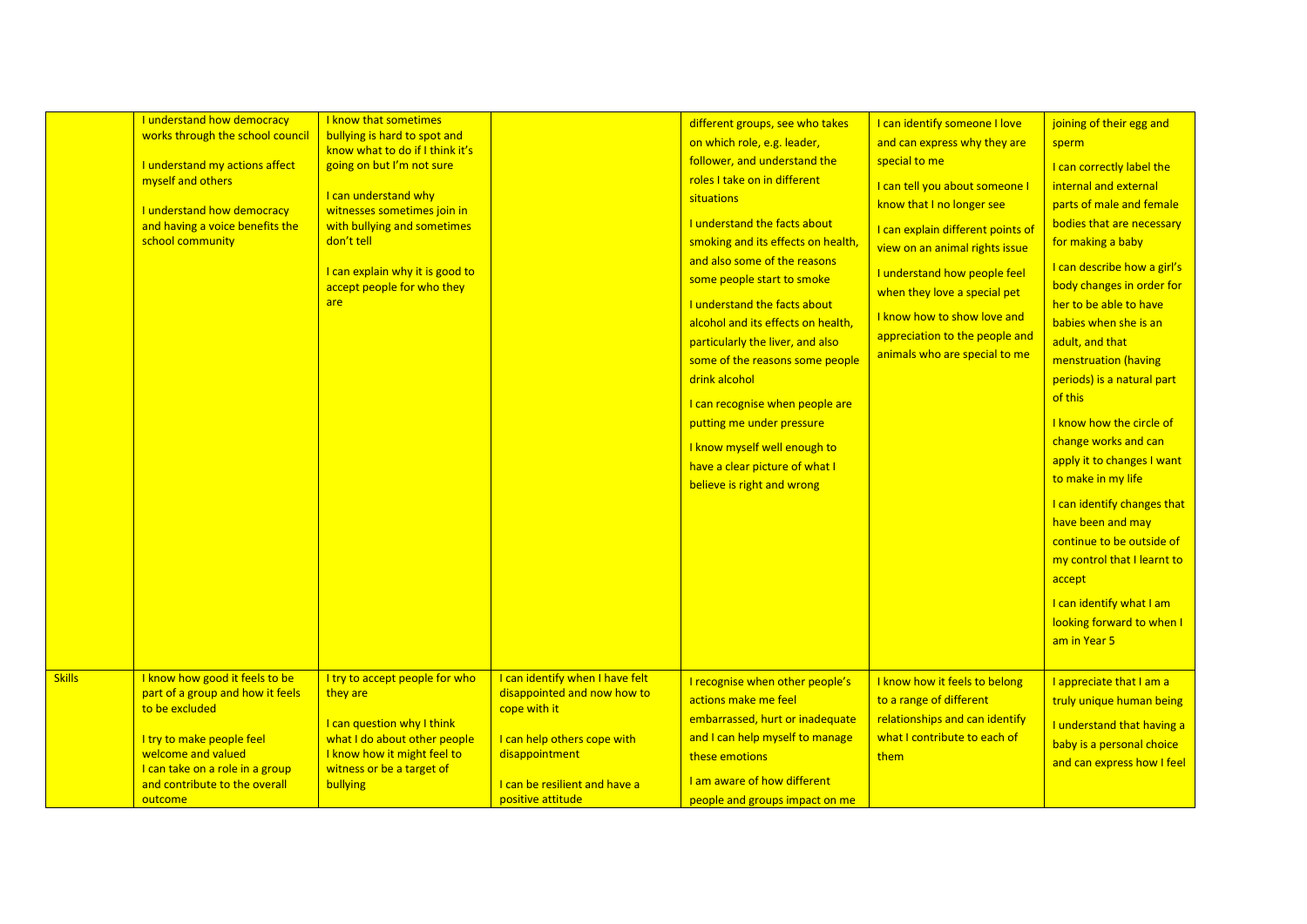|                                                                                    | I can help develop school rules<br>and help others follow them                                       | I can problem solve bullying<br>situations with others<br>I like and respect the unique<br>features of my physical<br>appearance<br>I can tell you a time when my<br>first impression of someone<br>changed when I got to know<br>them | I can enjoy being a part of a group<br>challenge<br>I can identify steps and make a<br>plan to achieve a goal<br>I can share in the success of a<br>group | and can recognise the people I<br>most want to be friends with<br>I can relate to feelings of shame<br>and guilt and know how to act<br>assertively to resist pressure from<br>myself and others<br>I can identify feelings of anxiety<br>and fear associated with peer<br>pressure<br>I can tap into my inner strength<br>and know how to be assertive | I know how most people feel<br>when they lose someone or<br>something they love<br><b>Lunderstand that we can</b><br>remember people even if we<br>no longer see them<br>I can express my own opinion<br>and feelings on this<br>I can understand that losing a<br>special pet brings feelings that<br>can be hard to cope with, but<br>that it can be helpful to mark<br>loss by celebrating special<br>things about the pet<br>I can love and be loved | about having children<br>when I am an adult<br>I have strategies to help<br>me cope with the physical<br>and emotional changes I<br>will experience during<br>puberty<br>I am confident enough to<br>try to make changes when<br>I think they will benefit<br>me<br>I can express my fears and<br>concerns about changes<br>that are outside of my<br>control and know how to<br>manage these feelings<br>positively<br>I can reflect on the<br>changes I would like to<br>make when I am in Year 5<br>and can describe how to |
|------------------------------------------------------------------------------------|------------------------------------------------------------------------------------------------------|----------------------------------------------------------------------------------------------------------------------------------------------------------------------------------------------------------------------------------------|-----------------------------------------------------------------------------------------------------------------------------------------------------------|---------------------------------------------------------------------------------------------------------------------------------------------------------------------------------------------------------------------------------------------------------------------------------------------------------------------------------------------------------|----------------------------------------------------------------------------------------------------------------------------------------------------------------------------------------------------------------------------------------------------------------------------------------------------------------------------------------------------------------------------------------------------------------------------------------------------------|--------------------------------------------------------------------------------------------------------------------------------------------------------------------------------------------------------------------------------------------------------------------------------------------------------------------------------------------------------------------------------------------------------------------------------------------------------------------------------------------------------------------------------|
|                                                                                    |                                                                                                      |                                                                                                                                                                                                                                        |                                                                                                                                                           |                                                                                                                                                                                                                                                                                                                                                         |                                                                                                                                                                                                                                                                                                                                                                                                                                                          | go about this                                                                                                                                                                                                                                                                                                                                                                                                                                                                                                                  |
| <b>Vocabulary</b>                                                                  | Community, rules, contribution,<br>value, democracy, pupil voice                                     | Bullying, respect, unique,<br>appearance                                                                                                                                                                                               | Achievement, success,<br>disappointment, perseverance,<br>plan                                                                                            | Assertiveness, pressure, alcohol,<br>drugs                                                                                                                                                                                                                                                                                                              | Relationship, friendship,<br>family, love, belonging                                                                                                                                                                                                                                                                                                                                                                                                     | Sperm, egg, puberty,<br>periods, change                                                                                                                                                                                                                                                                                                                                                                                                                                                                                        |
| <b>MENTAL</b><br><b>HEALTH:</b><br>(Lesson to be<br>taught at end<br>of each unit) | Afl: What will benefit your<br>class? What are their needs?<br><b>Address and support your class</b> | <b>Mental Health unit</b><br><b>Lesson 1: Everyday feelings</b>                                                                                                                                                                        | Afl: What will benefit your class?<br><b>What are their needs? Address</b><br>and support your class                                                      | <b>Mental Health unit</b><br><b>Lesson 2: Expressing feelings</b>                                                                                                                                                                                                                                                                                       | Afl: What will benefit your<br>class? What are their needs?<br><b>Address and support your</b><br><b>class</b>                                                                                                                                                                                                                                                                                                                                           | <b>Mental Health unit</b><br><b>Lesson 3: Managing</b><br><b>feelings</b>                                                                                                                                                                                                                                                                                                                                                                                                                                                      |
|                                                                                    |                                                                                                      |                                                                                                                                                                                                                                        | Science                                                                                                                                                   |                                                                                                                                                                                                                                                                                                                                                         |                                                                                                                                                                                                                                                                                                                                                                                                                                                          |                                                                                                                                                                                                                                                                                                                                                                                                                                                                                                                                |
| <b>Knowledge</b>                                                                   | <b>Animals including humans</b><br>Describe the simple<br>functions of the basic parts               | Living things and their<br>habitats                                                                                                                                                                                                    | Sound<br>Identify how sounds are made                                                                                                                     |                                                                                                                                                                                                                                                                                                                                                         | <b>Electricity</b><br><b>Identify common</b><br>appliances that run on<br>electricity                                                                                                                                                                                                                                                                                                                                                                    | <b>States of matter</b><br>Compare and group<br>materials                                                                                                                                                                                                                                                                                                                                                                                                                                                                      |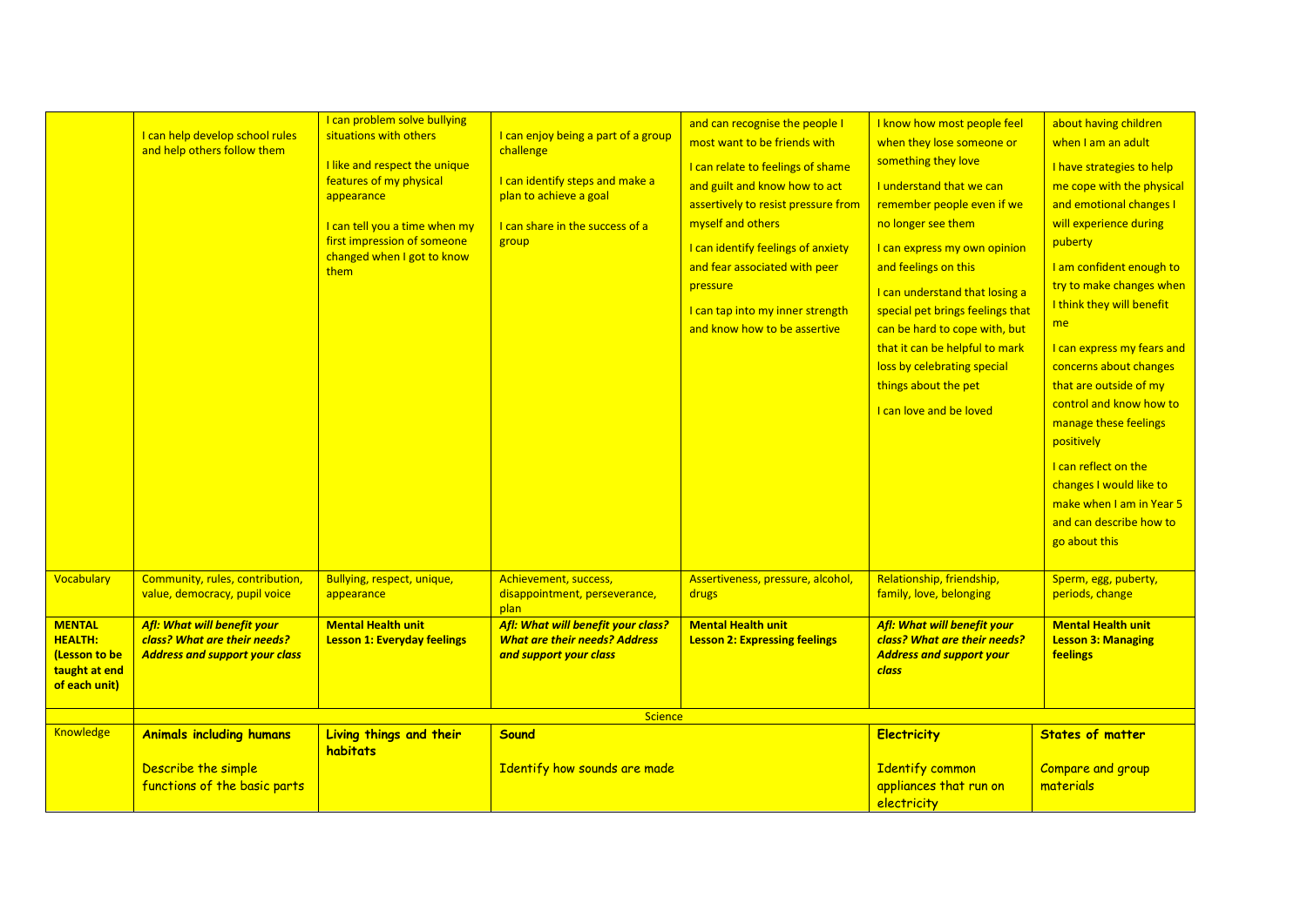|               | of the digestive system in<br>humans<br><b>Identify the different</b><br>types of teeth in humans<br>and their simple functions<br>Construct and interpret a<br>variety of food chains,<br>identifying producers,<br>predators and prey.                                                                                                                                                                                              | <b>Recognise that living</b><br>things can be grouped in a<br>variety of ways<br><b>Explore and use</b><br>classification keys to help<br>group, identify and name a<br>variety of living things<br>Recognise that<br>environments can change<br>and that this can<br>sometimes pose dangers to<br>living things.                                                                                                | Recognise that vibrations from sounds travel through a<br>medium to the ear<br>Find patterns between the pitch of a sound and features of<br>the object that produced it<br>Find patterns between the volume of a sound and the<br>strength of the vibrations that produced it<br>Recognise that sounds get fainter as the distance from the<br>sound source increases                                                                                     | Construct a simple series<br>electrical circuit,<br>identifying and naming<br>its basic parts<br>Identify whether or not<br>a lamp will light in a<br>simple series circuit<br>Recognise that a switch<br>opens and closes a<br>circuit and associate this<br>with whether or not a<br>lamp lights in a simple<br>series circuit<br>Recognise some common<br>conductors and<br>insulators    | Observe that some<br>materials change state<br>when they are heated or<br>cooled<br>Identify the part played<br>by evaporation and<br>condensation in the<br>water cycle                                                                                                                                                                                             |
|---------------|---------------------------------------------------------------------------------------------------------------------------------------------------------------------------------------------------------------------------------------------------------------------------------------------------------------------------------------------------------------------------------------------------------------------------------------|------------------------------------------------------------------------------------------------------------------------------------------------------------------------------------------------------------------------------------------------------------------------------------------------------------------------------------------------------------------------------------------------------------------|------------------------------------------------------------------------------------------------------------------------------------------------------------------------------------------------------------------------------------------------------------------------------------------------------------------------------------------------------------------------------------------------------------------------------------------------------------|----------------------------------------------------------------------------------------------------------------------------------------------------------------------------------------------------------------------------------------------------------------------------------------------------------------------------------------------------------------------------------------------|----------------------------------------------------------------------------------------------------------------------------------------------------------------------------------------------------------------------------------------------------------------------------------------------------------------------------------------------------------------------|
| <b>Skills</b> | <b>Recording findings using</b><br>simple scientific language<br>and a labelled diagrams of<br>the digestive system<br>Setting up simple practical<br>enquiries, comparative and<br>fair tests linked to teeth.<br>perhaps show teeth<br>decaying in different ways<br><b>Gathering, recording,</b><br>classifying and presenting<br>data in a variety of ways<br>to help in answering<br>questions about food<br>chains, identifying | Recording findings using a<br>classification key to<br>group, identify and name<br>Identifying differences,<br>similarities or changes<br>related to simple<br>scientific ideas and<br>processes with<br>environmental changes<br><b>Gathering, recording,</b><br>classifying and presenting<br>data to group living<br>things in a variety of<br><b>ways</b><br>Using straightforward<br>scientific evidence to | Asking relevant questions about how sound is made<br>Making systematic and careful observations<br>Take appropriate, and accurate measurements with how<br>sound travels through different mediums<br>Gathering, recording and presenting data in a to show how<br>sound travels in a table and a line graph<br>Using straightforward scientific evidence to answer<br>questions or to support their findings about how pitch and<br>the object is related | <b>Asking relevant</b><br>questions about how<br>electricity works and<br><b>travels</b><br><b>Setting up simple</b><br>practical enquiries to<br>show a simple circuit<br><b>Making systematic and</b><br>careful observations to<br>predict if a circuit will<br>work or not<br><b>Using straightforward</b><br>scientific evidence to<br>answer questions or to<br>support their findings | <b>Asking relevant</b><br>questions and using<br>different types of<br>scientific enquiries to<br>answer them about the<br>water cycle<br><b>Setting up simple</b><br>practical enquiries,<br>comparative and fair<br>tests to group<br>materials<br><b>Making systematic and</b><br>careful observations on<br>materials changing<br>state when heated or<br>cooled |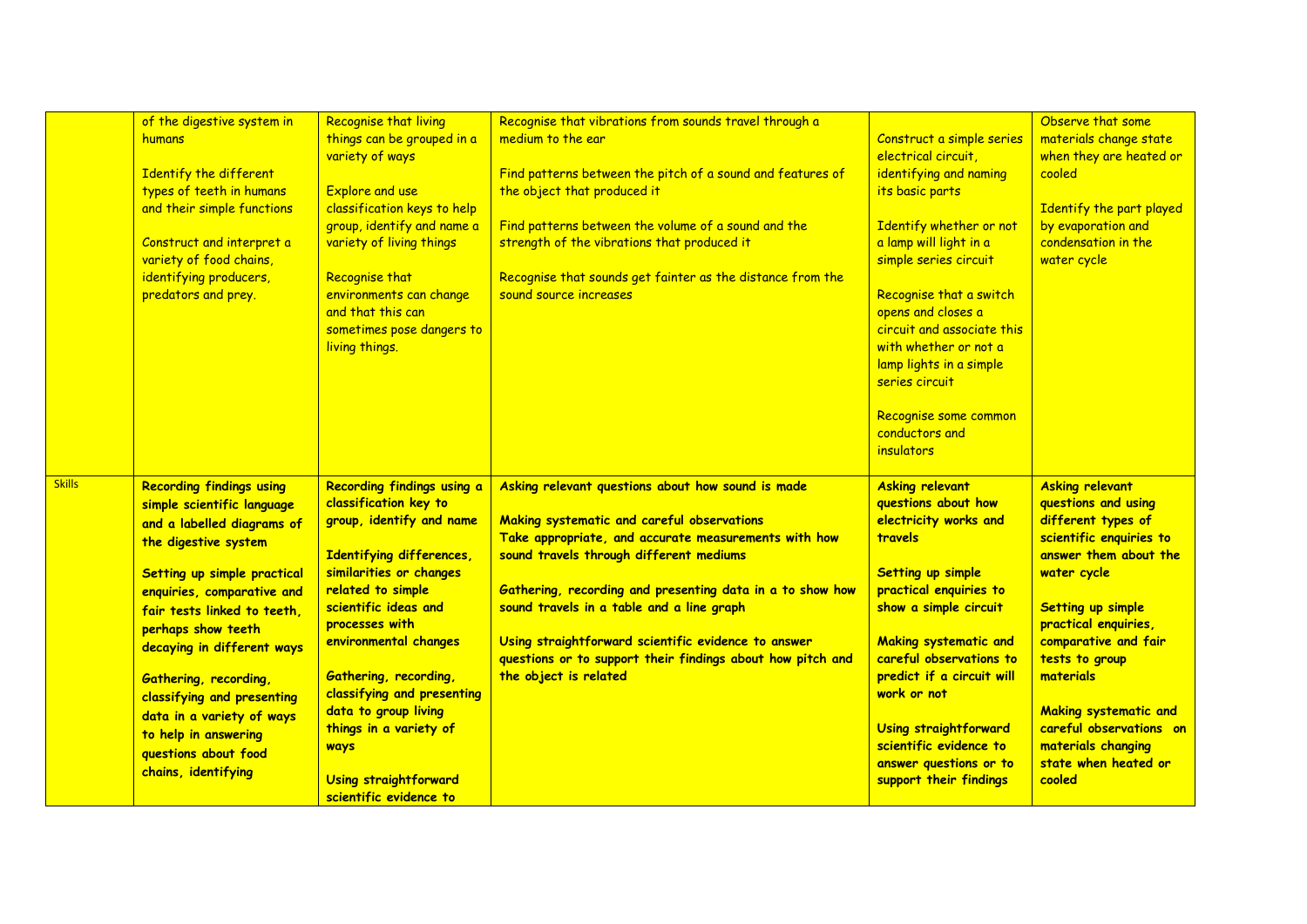|                   | producers, predators and<br>prey.                                                                                                                                                                                                                                        | answer questions or to<br>support their findings                                                                                                                                         |                                    | on conductors and<br><i>insulators</i>                                                                                                                 | Take appropriate, and<br>accurate measurements<br>to show when materials<br>change state - water,<br>ice, steam.<br>Using straightforward<br>scientific evidence to<br>answer questions or to<br>support their findings |
|-------------------|--------------------------------------------------------------------------------------------------------------------------------------------------------------------------------------------------------------------------------------------------------------------------|------------------------------------------------------------------------------------------------------------------------------------------------------------------------------------------|------------------------------------|--------------------------------------------------------------------------------------------------------------------------------------------------------|-------------------------------------------------------------------------------------------------------------------------------------------------------------------------------------------------------------------------|
| <b>Vocabulary</b> | large intestine, organ,<br>function, maintain,<br>oesophagus, stomach, small<br>intestine, large intestine,<br>saliva, stomach, nutrients,<br>bloodstream, undigested,<br>incisors, canines, Pre-molars,<br>molars, primary consumer,<br>producer, secondary<br>consumer | Interdependence,<br>conservation, similarities,<br>differences, mammals,<br>fish, species, kingdoms,<br>characteristics, diverse,<br>animals, plants, fungi,<br>prokaryotes and protista | Pitch, vibrations, tone, frequency | Components, voltage,<br>batteries, series circuit,<br>parallel circuit, current,<br>short circuit, circuit,<br>resistance, conduct,<br><i>insulate</i> | Solid, liquid, gases,<br>evaporation,<br>condensation, particles                                                                                                                                                        |

## **Curriculum Enhancements Vear: 4**

|                            | How did the Romans make their mark in world history? |          | What were the wonders of the Ancient Egyptian temples, tombs and<br>treasures? |          | Why does the world need rainforests? |          |
|----------------------------|------------------------------------------------------|----------|--------------------------------------------------------------------------------|----------|--------------------------------------|----------|
|                            | <b>Autumn 1</b>                                      | Autumn 2 | Spring 1                                                                       | Spring 2 | Summer 1                             | Summer 2 |
| <b>Enquiry entry point</b> | Making Roman shields                                 |          | Immersion day - Who were the Eyptians?                                         |          | <b>Chocolate tasting</b>             |          |
| <b>Enquiry Exit point</b>  | <b>Roman Day</b>                                     |          | <b>Artefacts from Curriculum box</b>                                           |          | <b>Campfire</b>                      |          |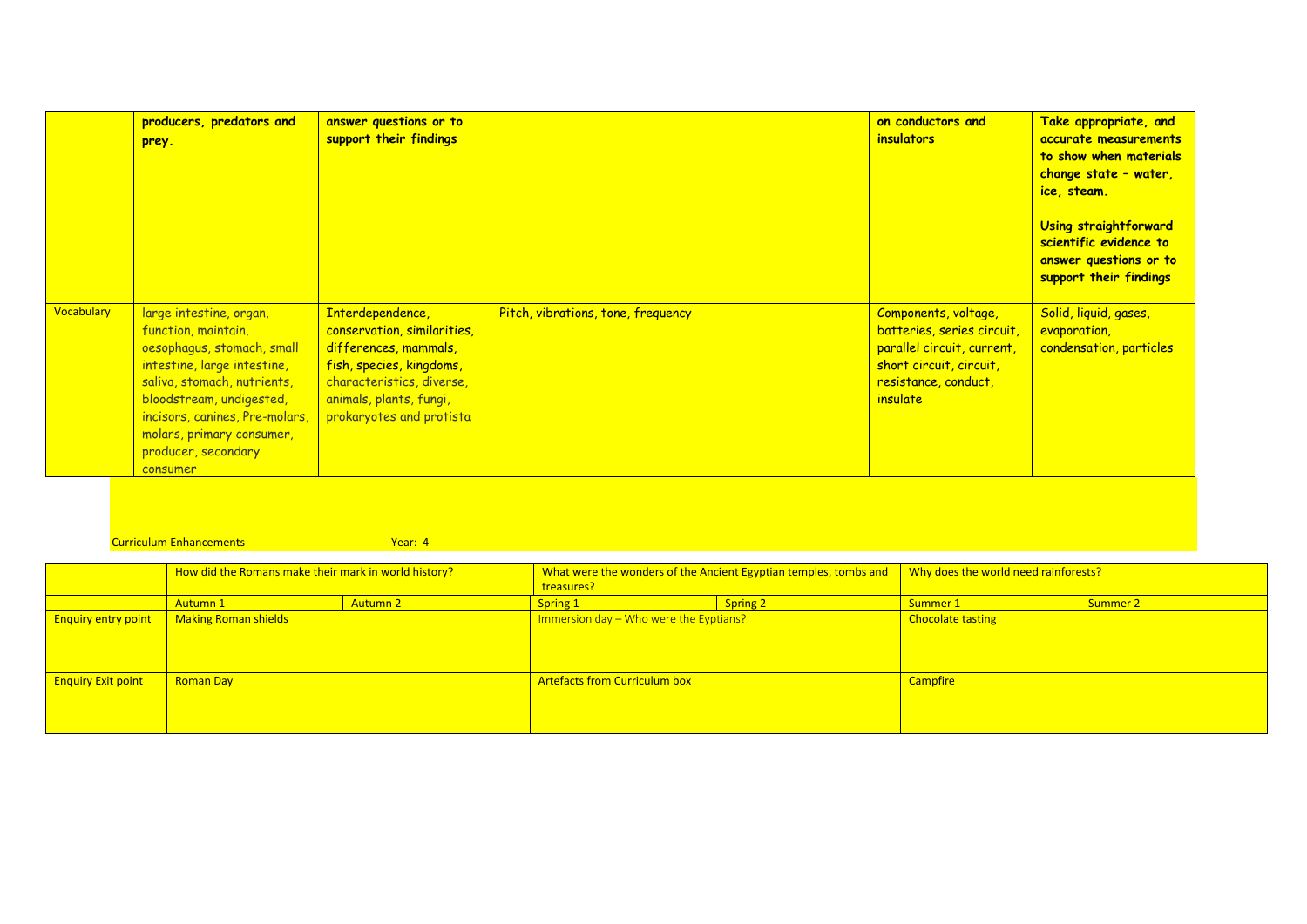| Trips, visitors and<br>workshops                     | <b>Chedworth Roman Villa</b>                        | <b>Roman Day</b>                                                                                                                                                                               |                |                               | <b>Cadbury World</b> | Jungle Jonathon                                                          |
|------------------------------------------------------|-----------------------------------------------------|------------------------------------------------------------------------------------------------------------------------------------------------------------------------------------------------|----------------|-------------------------------|----------------------|--------------------------------------------------------------------------|
| <b>Curriculum</b><br><b>Enhancements</b><br>(Termly) | <b>Black history day</b><br><b>Harvest festival</b> | Anti-bullying week<br>Enterprise week - money focus<br><b>Christmas fair</b><br>Christmas jumper day and<br>Christmas dinner<br><b>Christmas parties</b>                                       | Y4 performance | World book day<br>Science day | Science fair         | Sports day and family picnic<br>Summer fair<br>Maths Problem Solving day |
| <b>Curriculum</b><br>Enhancements (On-<br>going)     |                                                     | Class dojo, Poetry days, Outdoor learning, Recycling monitors, Cyber-mentors, Library visits, Intra/ Interschool competitions, No pens day, Gardening, Pond visits, Golden miles, Spelling bee |                |                               |                      |                                                                          |

| Year 4 |        |                              |                                        |               |               |               |
|--------|--------|------------------------------|----------------------------------------|---------------|---------------|---------------|
|        | Term 1 | <b>TAPAC</b><br><u>.rm /</u> | - -<br><b>Tarms</b><br><u>siili əy</u> | <u>Ferm 4</u> | <u>Ferm 5</u> | <u>Term 6</u> |
|        |        |                              |                                        |               |               |               |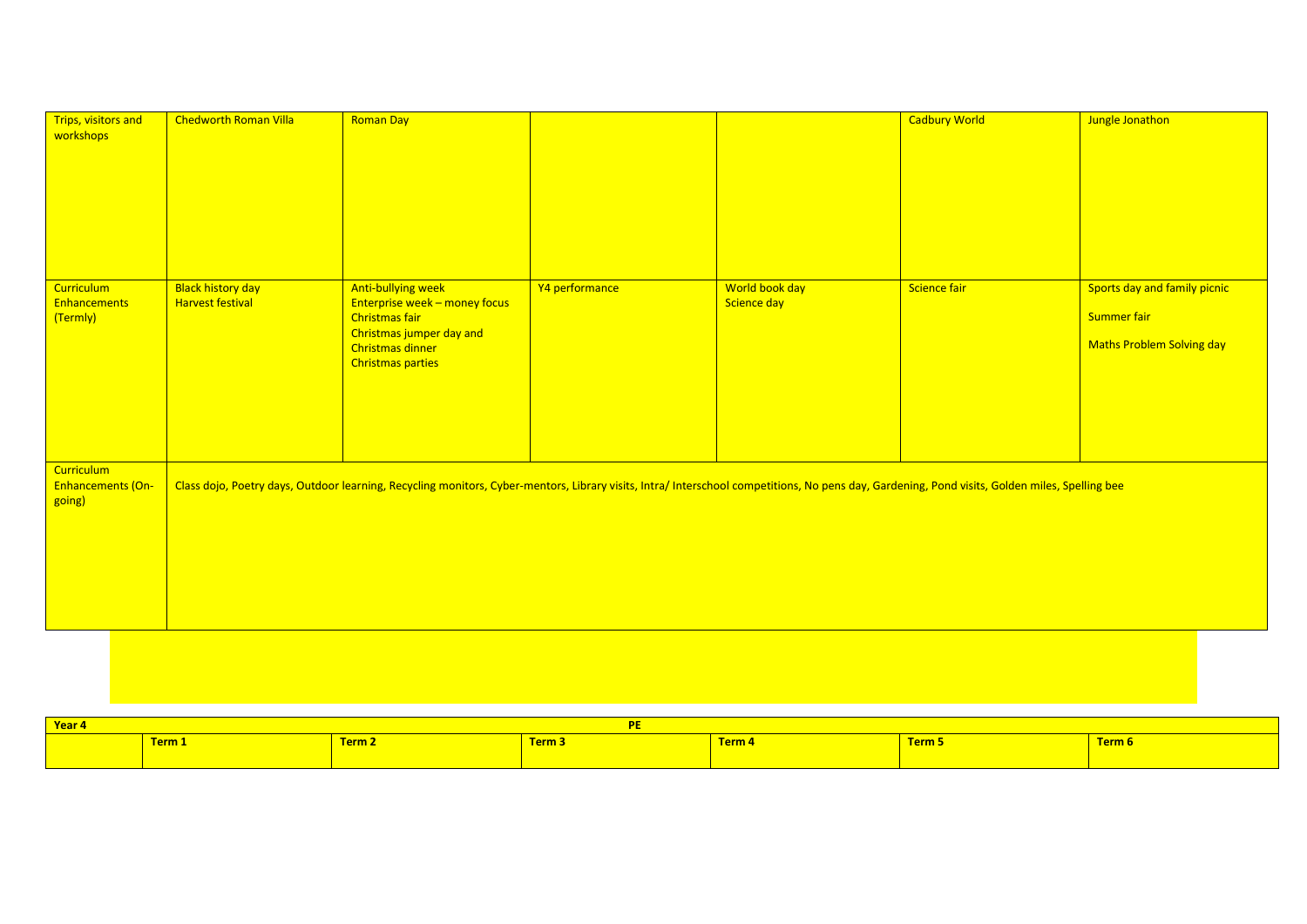| Units:      | <b>Gymnastics</b>                       | <b>Dance</b>                     | <b>Gymnastics</b>                           | <b>Dance</b>                     | <b>Athletics</b>                    | <b>Gymnastics</b>                  |
|-------------|-----------------------------------------|----------------------------------|---------------------------------------------|----------------------------------|-------------------------------------|------------------------------------|
|             | <b>Arching &amp; Bridges</b>            | <b>The Romans</b>                | <b>Partner Work - Pushing &amp; Pulling</b> | <b>Egyptians</b>                 |                                     | <b>Rolling &amp; Traveling Low</b> |
|             |                                         |                                  |                                             |                                  |                                     |                                    |
| Knowledge:  | Front and back supports which           | To perform, review and improve a | Push and pull in unison and                 | To perform, review and improve a | Accurately replicate techniques of  | Use a sequence of roles showing    |
|             | involve working under and over          | finished performance piece       | cannon                                      | finished performance piece       | sporting events in competitive      | elements of unison, cannon and     |
|             |                                         | 32-48 count in a Roman-themed    |                                             | 32-48 count in a Egyptian-themed | situations                          | mirroring                          |
|             |                                         | motif (whole group               |                                             | motif (whole group               |                                     |                                    |
|             |                                         | choreography)                    |                                             | choreography)                    |                                     |                                    |
| Skills:     | Support body weight using hands         | Show good timing, posture and    | <b>Balance on different points and</b>      | Show good timing, posture and    | Correct technique to start a sprint | Forward roll with good technique   |
|             | and feet only                           | extension                        | patches                                     | extension                        | Develop coordination to improve     | Perform forward roll as part of a  |
|             | Spin from one means of support          | Changes in levels and in pathway | Match a partners moves in                   | Changes in levels and in pathway | speed                               | sequence of rolls                  |
|             | to another                              | Using pictures creatively        | synchrony                                   | <b>Using pictures creatively</b> | Combine sprinting with low          | Linking into sequences seamlessly  |
|             | <b>Create sequence using front/back</b> | Use mirror images and changes in | Compose sequence with partner               | Use mirror images and changes in | hurdles                             | Roll backwards to come to          |
|             | symmetrical/asymmetrical                | <b>levels</b>                    | and perform elements in contrast            | <b>levels</b>                    | <b>Consistency of jumps</b>         | standing without knees touching    |
|             | spinning                                | Working groups to show good      | to your partner                             | Working groups to show good      | Develop technique of accuracy       | the mat                            |
|             | <b>Sequences with different</b>         | cooperation skills               | <b>Match your partners</b>                  | cooperation skills               | and consistency of overarm          | Roll backwards into straddle       |
|             | controlled rolls with front and         | Use of cannon and changes in     | asymmetrical balances                       | Use of cannon and changes in     | throw                               | Roll in unison with a partner      |
|             | back supports                           | formation                        | <b>Working with contrasting</b>             | formation                        | Accurately replicate techniques of  | Create a sequence of rolls         |
|             | <b>Create sequences moving</b>          | <b>Peer feedback</b>             | dynamics to partner                         | <b>Peer feedback</b>             | sporting events                     | Mirroring a partners rolls         |
|             | seamlessly from front and back          |                                  | Sequence with contrasting and               |                                  |                                     |                                    |
|             | supports to other balances              |                                  | matching performed to a high                |                                  |                                     |                                    |
|             | Paired sequences showing                |                                  | standard                                    |                                  |                                     |                                    |
|             | different formation in unison to a      |                                  | Sequence with contrasting and               |                                  |                                     |                                    |
|             | set count                               |                                  | matching shapes and moves                   |                                  |                                     |                                    |
| Vocabulary: | Symmetrical/asymmetrical                | Cannon                           | <b>Cannon</b>                               | Cannon                           | Replicate                           | Cannon                             |
|             | Sequence                                | <b>Formation</b>                 | <b>Contrasting</b>                          | <b>Formation</b>                 | Competitive                         | <b>Unison</b>                      |
|             | Front/back support                      | Cooperation                      | Sequence                                    | Cooperation                      | Overarm                             | <b>Mirroring</b>                   |
|             | <b>Controlled</b>                       | <b>Mirror Images</b>             | <b>Shape</b>                                | <b>Mirror Images</b>             | <b>Jumps</b>                        | <b>Rolls</b>                       |
|             | <b>Seamlessly</b>                       | <b>Posture</b>                   | Symmetrical/asymmetrical                    | <b>Posture</b>                   | <b>Sprints</b>                      | <b>Sequences</b>                   |
|             | <b>Body weight</b>                      | <b>Timing</b>                    | Synchrony                                   | <b>Timing</b>                    | <b>Hurdles</b>                      | Control                            |
|             |                                         | <b>Extension</b>                 | <b>Balance</b>                              | <b>Extension</b>                 | Coordination                        | Poise                              |
|             |                                         | Improve/feedback                 |                                             | Improve/feedback                 | <b>Improve speed</b>                | Straddle                           |
|             |                                         |                                  |                                             |                                  |                                     | Forward/backward roll              |
| Units:      | <b>Tag Rugby</b>                        | <b>Dodgeball</b>                 | <b>Basketball</b>                           | <b>Handball</b>                  | <b>Badminton</b>                    | <b>Rounders</b>                    |
|             |                                         |                                  |                                             |                                  |                                     |                                    |
| Knowledge:  | Compete in a competitive game           | Demonstrate understanding of     | Compete in a competitive game               | Compete in a competitive small-  | Compete in a competitive game       | Compete in a competitive game      |
|             | of Tag Rugby applying skills            | rules and accepting decisions    | of Basketball applying skills               | sided game of Handball applying  | of Badminton applying skills        | of Rounders applying skills        |
|             | effectively                             |                                  | effectively                                 | skills effectively               | effectively                         | effectively                        |
|             |                                         |                                  |                                             | Develop teamwork and             | Keep score and officiate games      | Keep score and officiate games     |
|             |                                         |                                  |                                             | sportsmanship                    |                                     |                                    |